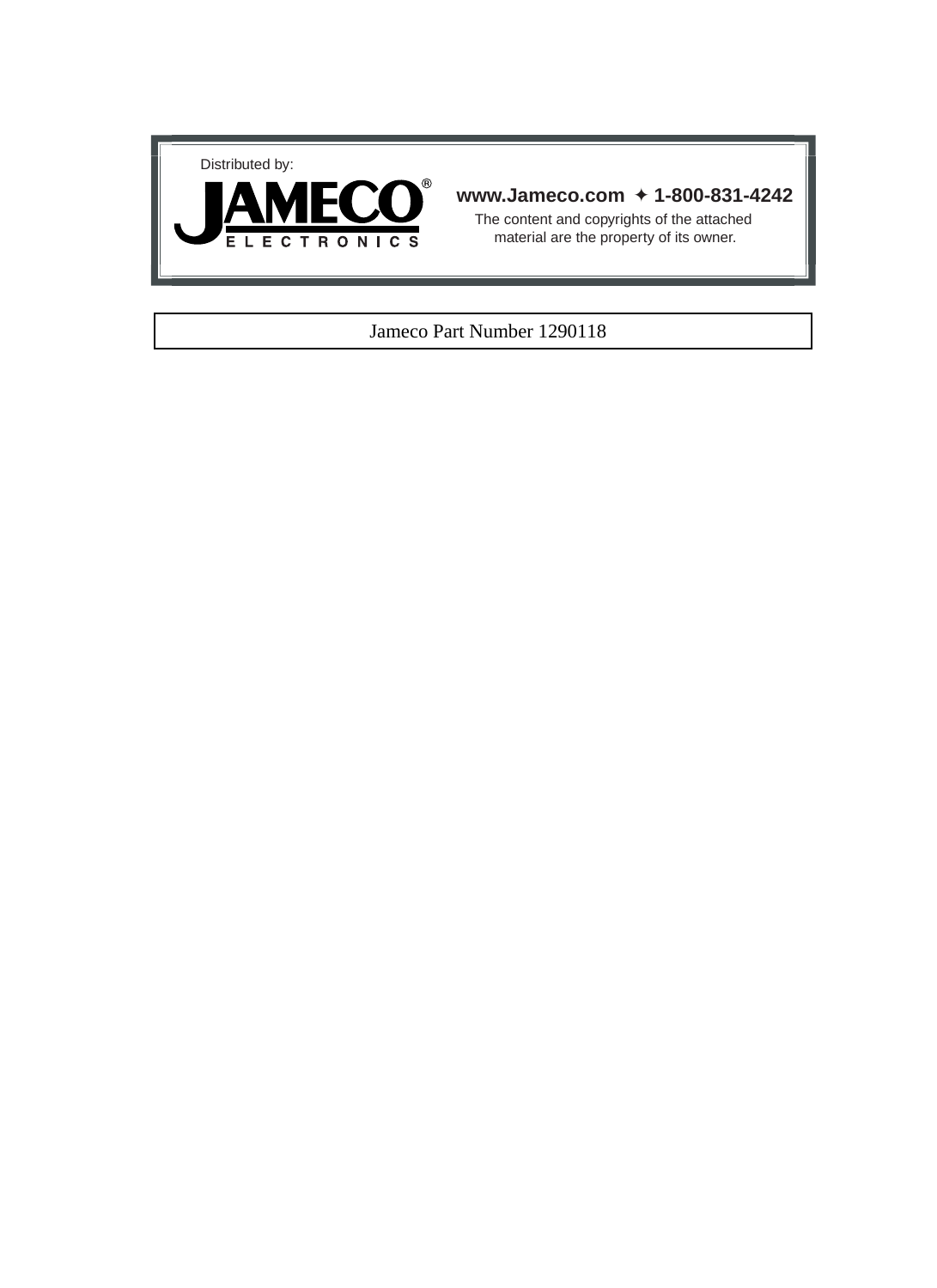

# **LM2576/LM2576HV Series SIMPLE SWITCHER® 3A Step-Down Voltage Regulator General Description Features**

The LM2576 series of regulators are monolithic integrated circuits that provide all the active functions for a step-down (buck) switching regulator, capable of driving 3A load with excellent line and load regulation. These devices are available in fixed output voltages of 3.3V, 5V, 12V, 15V, and an adjustable output version.

Requiring a minimum number of external components, these regulators are simple to use and include internal frequency compensation and a fixed-frequency oscillator.

The LM2576 series offers a high-efficiency replacement for popular three-terminal linear regulators. It substantially reduces the size of the heat sink, and in some cases no heat sink is required.

A standard series of inductors optimized for use with the LM2576 are available from several different manufacturers. This feature greatly simplifies the design of switch-mode power supplies.

Other features include a guaranteed ±4% tolerance on output voltage within specified input voltages and output load conditions, and ±10% on the oscillator frequency. External shutdown is included, featuring 50 µA (typical) standby current. The output switch includes cycle-by-cycle current limiting, as well as thermal shutdown for full protection under fault conditions.

- 3.3V, 5V, 12V, 15V, and adjustable output versions
- Adjustable version output voltage range, 1.23V to 37V (57V for HV version) ±4% max over line and load conditions
- Guaranteed 3A output current
- Wide input voltage range, 40V up to 60V for HV version
- Requires only 4 external components
- 52 kHz fixed frequency internal oscillator
- TTL shutdown capability, low power standby mode
- High efficiency
- Uses readily available standard inductors
- Thermal shutdown and current limit protection
- P+ Product Enhancement tested

# **Applications**

- Simple high-efficiency step-down (buck) regulator
- Efficient pre-regulator for linear regulators
- On-card switching regulators
- Positive to negative converter (Buck-Boost)

# **Typical Application** (Fixed Output Voltage

Versions)

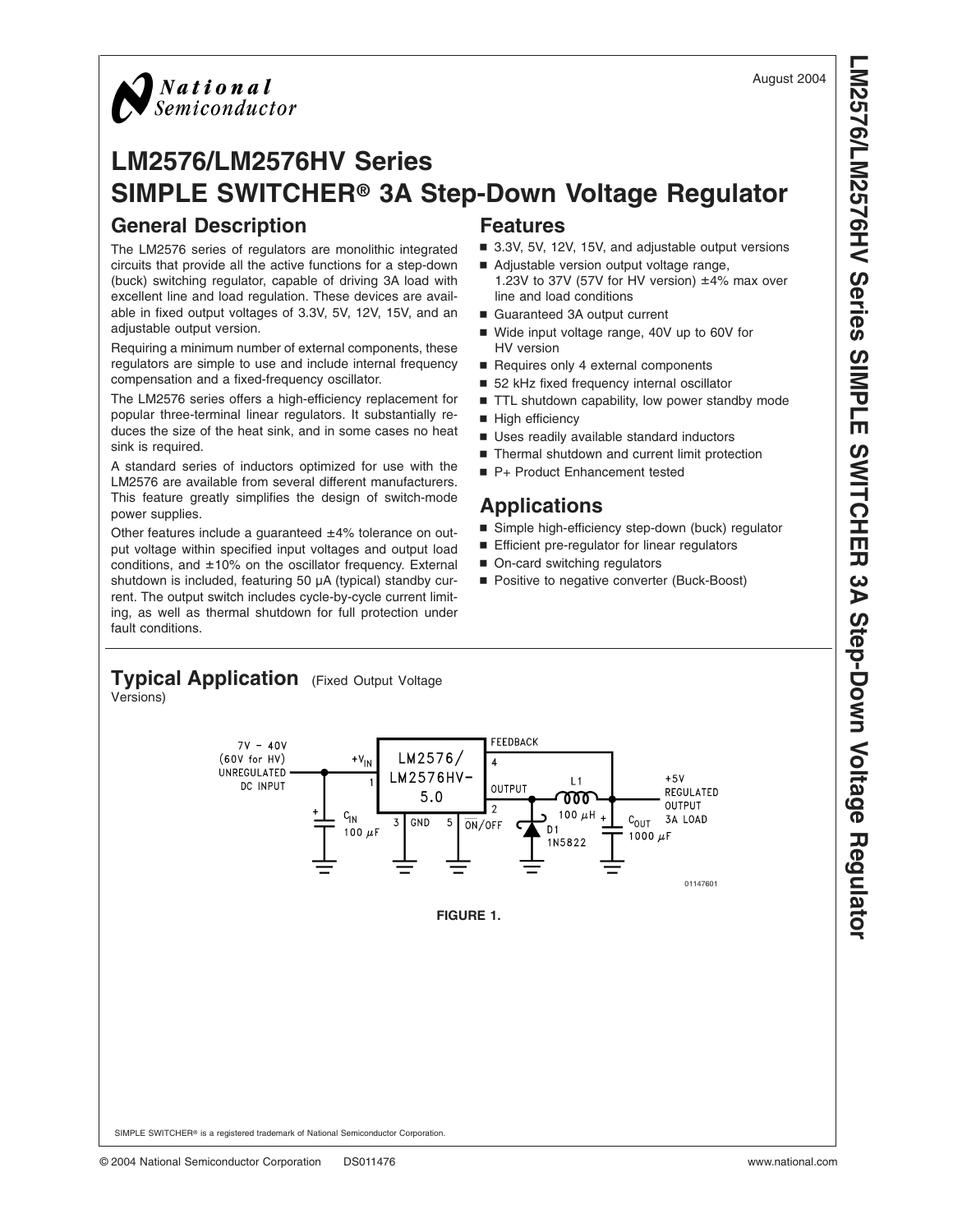

# **Ordering Information**

| Temperature                           |               | <b>Output Voltage</b>                                                    |              |              |               |                   | Package     |
|---------------------------------------|---------------|--------------------------------------------------------------------------|--------------|--------------|---------------|-------------------|-------------|
| Range                                 | 3.3           | 5.0                                                                      | 12           | 15           | <b>ADJ</b>    | <b>Number</b>     | <b>Type</b> |
| $-40^{\circ}$ C $\leq$ T <sub>A</sub> | LM2576HVS-3.3 | LM2576HVS-5.0                                                            | LM2576HVS-12 | LM2576HVS-15 | LM2576HVS-ADJ | TS5B              | TO-263      |
| $≤ 125$ °C                            | LM2576S-3.3   | LM2576S-5.0                                                              | LM2576S-12   | LM2576S-15   | LM2576S-ADJ   |                   |             |
|                                       |               | LM2576HVSX-3.3 LM2576HVSX-5.0 LM2576HVSX-12 LM2576HVSX-15 LM2576HVSX-ADJ |              |              |               | TS <sub>5</sub> B |             |
|                                       | LM2576SX-3.3  | LM2576SX-5.0                                                             | LM2576SX-12  | LM2576SX-15  | LM2576SX-ADJ  | Tape & Reel       |             |
|                                       | LM2576HVT-3.3 | LM2576HVT-5.0                                                            | LM2576HVT-12 | LM2576HVT-15 | LM2576HVT-ADJ | <b>T05A</b>       | TO-220      |
|                                       | LM2576T-3.3   | LM2576T-5.0                                                              | LM2576T-12   | LM2576T-15   | LM2576T-ADJ   |                   |             |
|                                       | LM2576HVT-3.3 | LM2576HVT-5.0                                                            | LM2576HVT-12 | LM2576HVT-15 | LM2576HVT-ADJ | <b>T05D</b>       |             |
|                                       | Flow LB03     | Flow LB03                                                                | Flow LB03    | Flow LB03    | Flow LB03     |                   |             |
|                                       | LM2576T-3.3   | LM2576T-5.0                                                              | LM2576T-12   | LM2576T-15   | LM2576T-ADJ   |                   |             |
|                                       | Flow LB03     | Flow LB03                                                                | Flow LB03    | Flow LB03    | Flow LB03     |                   |             |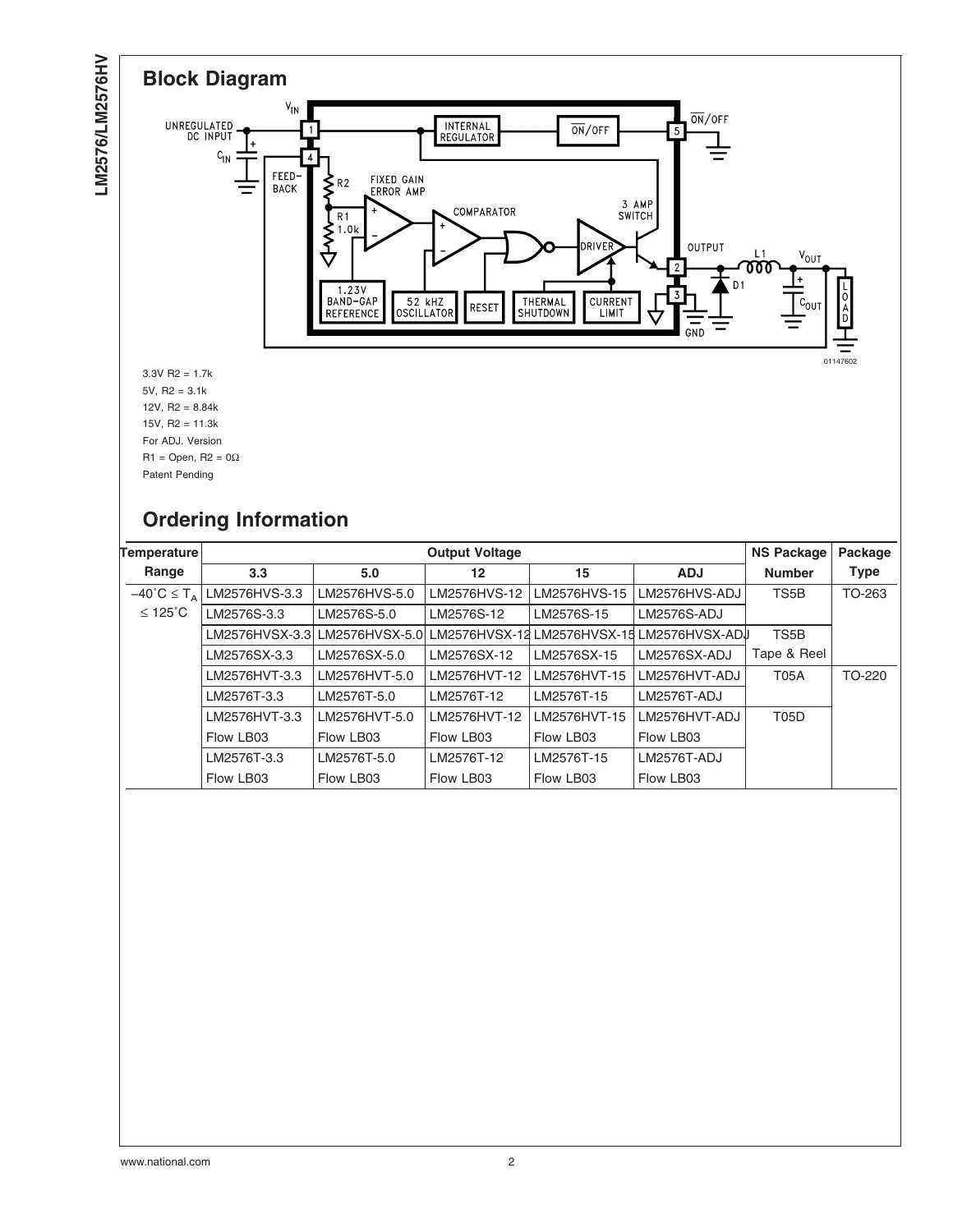# **Absolute Maximum Ratings [\(Note 1\)](#page-6-0)**

**If Military/Aerospace specified devices are required, please contact the National Semiconductor Sales Office/ Distributors for availability and specifications.**

| Maximum Supply Voltage              |                                     |
|-------------------------------------|-------------------------------------|
| LM2576                              | 45V                                 |
| LM2576HV                            | 63V                                 |
| ON /OFF Pin Input Voltage           | $-0.3V \le V \le +V_{IN}$           |
| Output Voltage to Ground            |                                     |
| (Steady State)                      | $-1V$                               |
| <b>Power Dissipation</b>            | Internally Limited                  |
| Storage Temperature Range           | $-65^{\circ}$ C to $+150^{\circ}$ C |
| <b>Maximum Junction Temperature</b> | 150°C                               |

| Minimum ESD Rating                              |       |
|-------------------------------------------------|-------|
| $(C = 100 \text{ pF}, R = 1.5 \text{ k}\Omega)$ | 2 kV  |
| Lead Temperature                                |       |
| (Soldering, 10 Seconds)                         | 260°C |
|                                                 |       |

# **Operating Ratings**

| Temperature Range |                                                                |
|-------------------|----------------------------------------------------------------|
| LM2576/LM2576HV   | $-40^{\circ}$ C $\leq$ T <sub>1</sub> $\leq$ +125 $^{\circ}$ C |
| Supply Voltage    |                                                                |
| LM2576            | 40V                                                            |
| LM2576HV          | 60V                                                            |

# **LM2576-3.3, LM2576HV-3.3 Electrical Characteristics**

Specifications with standard type face are for T<sub>J</sub> = 25°C, and those with **boldface type** apply over full Operating Temperature Range.

| Symbol                                                  | <b>Parameter</b> | <b>Conditions</b>                                    |            | LM2576-3.3<br>LM2576HV-3.3 | <b>Units</b><br>(Limits) |  |
|---------------------------------------------------------|------------------|------------------------------------------------------|------------|----------------------------|--------------------------|--|
|                                                         |                  |                                                      | <b>Typ</b> | Limit                      |                          |  |
|                                                         |                  |                                                      |            | (Note 2)                   |                          |  |
| <b>SYSTEM PARAMETERS</b> (Note 3) Test Circuit Figure 2 |                  |                                                      |            |                            |                          |  |
| $V_{\text{OUT}}$                                        | Output Voltage   | $V_{IN}$ = 12V, $I_{I OAD}$ = 0.5A                   | 3.3        |                            | V                        |  |
|                                                         |                  | Circuit of Figure 2                                  |            | 3.234                      | V(Min)                   |  |
|                                                         |                  |                                                      |            | 3.366                      | V(Max)                   |  |
| $V_{\text{OUT}}$                                        | Output Voltage   | $6V \le V_{IN} \le 40V$ , 0.5A $\le I_{LOAD} \le 3A$ | 3.3        |                            | $\vee$                   |  |
|                                                         | LM2576           | Circuit of Figure 2                                  |            | 3.168/3.135                | V(Min)                   |  |
|                                                         |                  |                                                      |            | 3.432/3.465                | V(Max)                   |  |
| $V_{\text{OUT}}$                                        | Output Voltage   | $6V \le V_{IN} \le 60V$ , 0.5A $\le I_{LOAD} \le 3A$ | 3.3        |                            | V                        |  |
|                                                         | <b>LM2576HV</b>  | Circuit of Figure 2                                  |            | 3.168/3.135                | V(Min)                   |  |
|                                                         |                  |                                                      |            | 3.450/3.482                | V(Max)                   |  |
| η                                                       | Efficiency       | $V_{IN}$ = 12V, $I_{I, OAD}$ = 3A                    | 75         |                            | $\%$                     |  |

# **LM2576-5.0, LM2576HV-5.0 Electrical Characteristics**

Specifications with standard type face are for  $T_J = 25^\circ C$ , and those with *[Figure 2](#page-10-0)* **boldface type** apply over full Operating Temperature Range.

| Symbol           | <b>Parameter</b>                                        | <b>Conditions</b>                               |            | LM2576-5.0<br>LM2576HV-5.0 | <b>Units</b><br>(Limits) |
|------------------|---------------------------------------------------------|-------------------------------------------------|------------|----------------------------|--------------------------|
|                  |                                                         |                                                 | <b>Typ</b> | Limit                      |                          |
|                  |                                                         |                                                 |            | (Note 2)                   |                          |
|                  | <b>SYSTEM PARAMETERS</b> (Note 3) Test Circuit Figure 2 |                                                 |            |                            |                          |
| $V_{\text{OUT}}$ | Output Voltage                                          | $V_{\text{IN}}$ = 12V, $I_{\text{LOAD}}$ = 0.5A | 5.0        |                            | $\vee$                   |
|                  |                                                         | Circuit of Figure 2                             |            | 4.900                      | V(Min)                   |
|                  |                                                         |                                                 |            | 5.100                      | V(Max)                   |
| $V_{\text{OUT}}$ | Output Voltage                                          | $0.5A \leq I_{\text{LOAD}} \leq 3A,$            | 5.0        |                            | V                        |
|                  | LM2576                                                  | $8V \leq V_{IN} \leq 40V$                       |            | 4.800/4.750                | V(Min)                   |
|                  |                                                         | Circuit of Figure 2                             |            | 5.200/5.250                | V(Max)                   |
| $V_{\text{OUT}}$ | Output Voltage                                          | $0.5A \leq I_{\text{LOAD}} \leq 3A,$            | 5.0        |                            | V                        |
|                  | <b>LM2576HV</b>                                         | $8V \leq V_{IN} \leq 60V$                       |            | 4.800/4.750                | V(Min)                   |
|                  |                                                         | Circuit of Figure 2                             |            | 5.225/5.275                | V(Max)                   |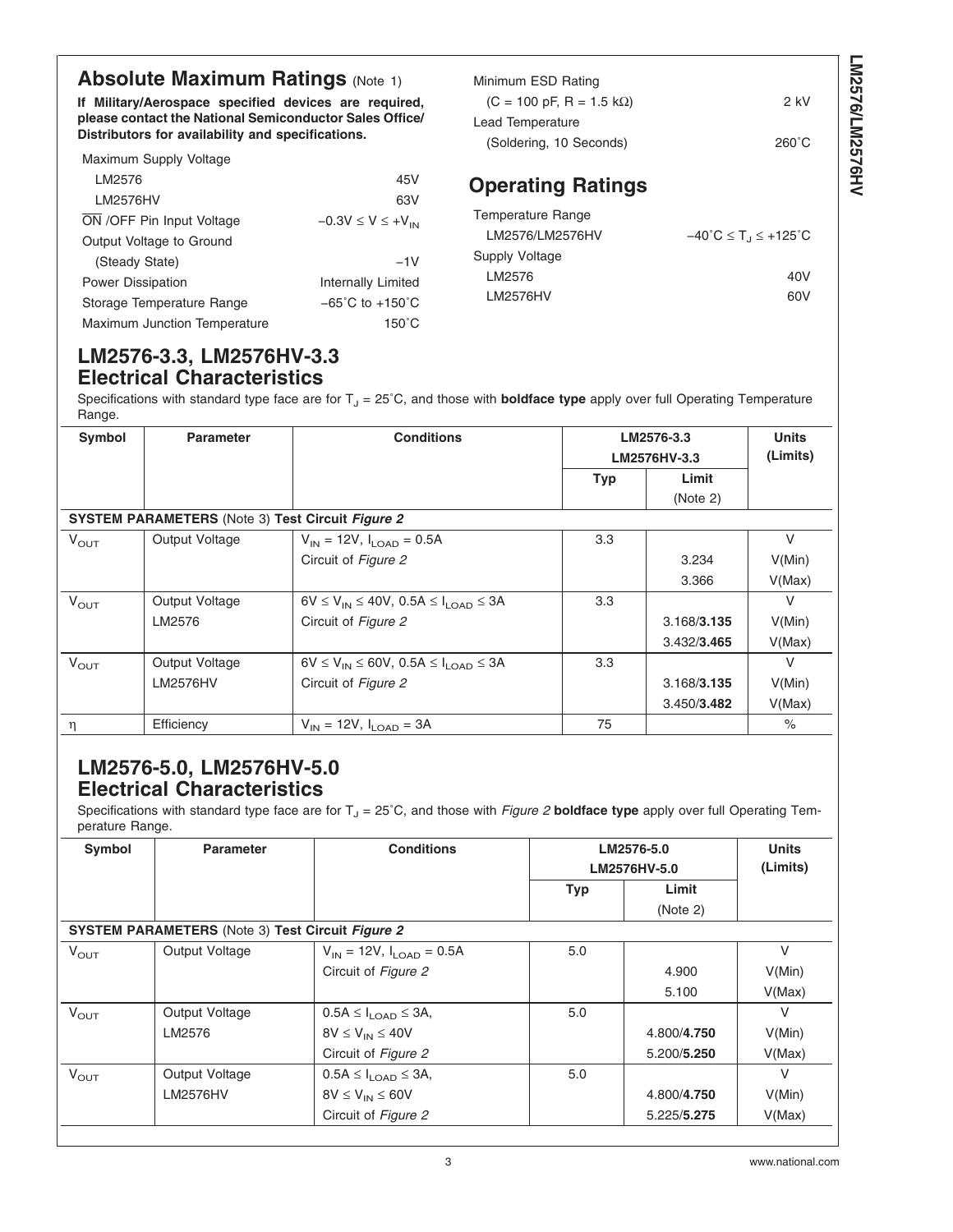# **LM2576-5.0, LM2576HV-5.0**

# **Electrical Characteristics** (Continued)

Specifications with standard type face are for T<sub>J</sub> = 25°C, and those with *[Figure 2](#page-10-0)* boldface type apply over full Operating Temperature Range.

| Symbol                                                  | <b>Parameter</b> | <b>Conditions</b>               |     | LM2576-5.0<br>LM2576HV-5.0 | <b>Units</b><br>(Limits) |  |
|---------------------------------------------------------|------------------|---------------------------------|-----|----------------------------|--------------------------|--|
|                                                         |                  |                                 | Typ | Limit                      |                          |  |
|                                                         |                  |                                 |     | (Note 2)                   |                          |  |
| <b>SYSTEM PARAMETERS</b> (Note 3) Test Circuit Figure 2 |                  |                                 |     |                            |                          |  |
|                                                         | Efficiency       | $V_{IN}$ = 12V, $I_{LOAD}$ = 3A |     |                            | %                        |  |

# **LM2576-12, LM2576HV-12 Electrical Characteristics**

Specifications with standard type face are for T<sub>J</sub> = 25°C, and those with **boldface type** apply over full Operating Temperature Range.

| Symbol                                                  | <b>Parameter</b> | <b>Conditions</b>                           |            | LM2576-12<br>LM2576HV-12 | <b>Units</b><br>(Limits) |
|---------------------------------------------------------|------------------|---------------------------------------------|------------|--------------------------|--------------------------|
|                                                         |                  |                                             | <b>Typ</b> | Limit                    |                          |
|                                                         |                  |                                             |            | (Note 2)                 |                          |
| <b>SYSTEM PARAMETERS</b> (Note 3) Test Circuit Figure 2 |                  |                                             |            |                          |                          |
| $V_{\text{OUT}}$                                        | Output Voltage   | $V_{IN}$ = 25V, $I_{LOAD}$ = 0.5A           | 12         |                          | $\vee$                   |
|                                                         |                  | Circuit of Figure 2                         |            | 11.76                    | V(Min)                   |
|                                                         |                  |                                             |            | 12.24                    | V(Max)                   |
| $V_{\text{OUT}}$                                        | Output Voltage   | $0.5A \leq I_{\text{LOAD}} \leq 3A$ ,       | 12         |                          | V                        |
|                                                         | LM2576           | $15V \leq V_{IN} \leq 40V$                  |            | 11.52/11.40              | V(Min)                   |
|                                                         |                  | Circuit of Figure 2                         |            | 12.48/12.60              | V(Max)                   |
| $V_{\text{OUT}}$                                        | Output Voltage   | $0.5A \leq I_{1.0AD} \leq 3A$               | 12         |                          | $\vee$                   |
|                                                         | <b>LM2576HV</b>  | $15V \leq V_{IN} \leq 60V$                  |            | 11.52/11.40              | V(Min)                   |
|                                                         |                  | Circuit of Figure 2                         |            | 12.54/12.66              | V(Max)                   |
| η                                                       | Efficiency       | $V_{\text{IN}} = 15V, I_{\text{LOAD}} = 3A$ | 88         |                          | $\%$                     |

# **LM2576-15, LM2576HV-15 Electrical Characteristics**

Specifications with standard type face are for  $T_J = 25^\circ C$ , and those with **boldface type** apply over full Operating Temperature Range.

| Symbol           | <b>Parameter</b>                                        | <b>Conditions</b>                               |            | LM2576-15                                                                                       | <b>Units</b><br>(Limits) |
|------------------|---------------------------------------------------------|-------------------------------------------------|------------|-------------------------------------------------------------------------------------------------|--------------------------|
|                  |                                                         |                                                 | <b>Typ</b> | LM2576HV-15<br>Limit<br>(Note 2)<br>14.70<br>15.30<br>14.40/14.25<br>15.60/15.75<br>14.40/14.25 |                          |
|                  |                                                         |                                                 |            |                                                                                                 |                          |
|                  | <b>SYSTEM PARAMETERS</b> (Note 3) Test Circuit Figure 2 |                                                 |            |                                                                                                 |                          |
| $V_{\text{OUT}}$ | Output Voltage                                          | $V_{\text{IN}}$ = 25V, $I_{\text{LOAD}}$ = 0.5A | 15         |                                                                                                 | $\vee$                   |
|                  |                                                         | Circuit of Figure 2                             |            |                                                                                                 | V(Min)                   |
|                  |                                                         |                                                 |            |                                                                                                 | V(Max)                   |
| $V_{OUT}$        | Output Voltage                                          | $0.5A \leq I_{\text{LOAD}} \leq 3A,$            | 15         |                                                                                                 | V                        |
|                  | LM2576                                                  | $18V \leq V_{IN} \leq 40V$                      |            |                                                                                                 | V(Min)                   |
|                  |                                                         | Circuit of Figure 2                             |            |                                                                                                 | V(Max)                   |
| $V_{\text{OUT}}$ | Output Voltage                                          | $0.5A \leq I_{\text{LOAD}} \leq 3A,$            | 15         |                                                                                                 | V                        |
|                  | <b>LM2576HV</b>                                         | $18V \leq V_{IN} \leq 60V$                      |            |                                                                                                 | V(Min)                   |
|                  |                                                         | Circuit of Figure 2                             |            | 15.68/15.83                                                                                     | V(Max)                   |
| $\eta$           | Efficiency                                              | $V_{IN}$ = 18V, $I_{LOAD}$ = 3A                 | 88         |                                                                                                 | $\%$                     |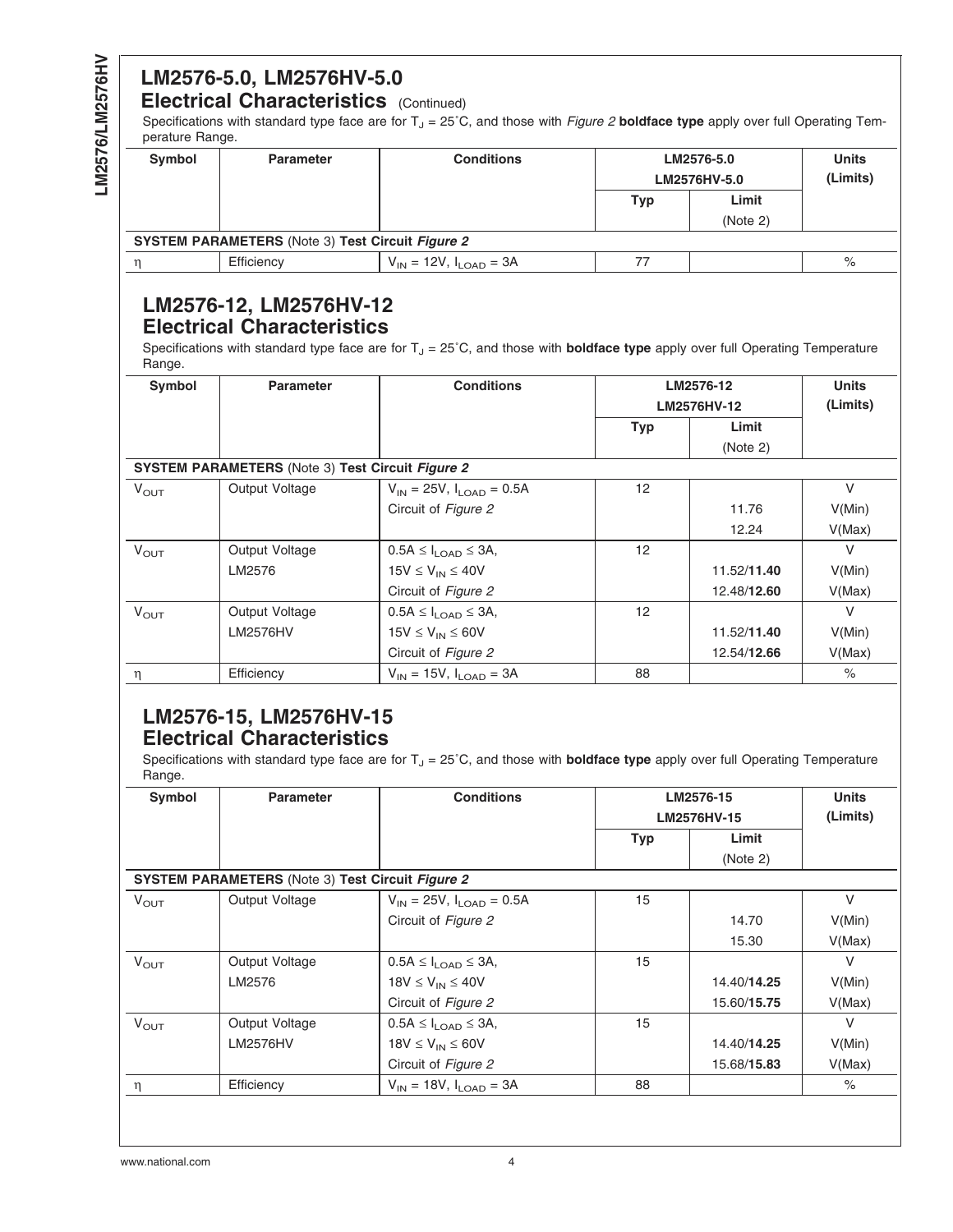# **LM2576-ADJ, LM2576HV-ADJ Electrical Characteristics**

Specifications with standard type face are for T<sub>J</sub> = 25°C, and those with **boldface type** apply over full Operating Temperature Range.

| Symbol                                                  | <b>Parameter</b> | <b>Conditions</b>                               |            | <b>LM2576-ADJ</b>   |          |  |
|---------------------------------------------------------|------------------|-------------------------------------------------|------------|---------------------|----------|--|
|                                                         |                  |                                                 |            | LM2576HV-ADJ        | (Limits) |  |
|                                                         |                  |                                                 | <b>Typ</b> | Limit               |          |  |
|                                                         |                  |                                                 |            | (Note 2)            |          |  |
| <b>SYSTEM PARAMETERS</b> (Note 3) Test Circuit Figure 2 |                  |                                                 |            |                     |          |  |
| $V_{\text{OUT}}$                                        | Feedback Voltage | $V_{\text{IN}}$ = 12V, $I_{\text{LOAD}}$ = 0.5A | 1.230      |                     | V        |  |
|                                                         |                  | $V_{\text{OUT}} = 5V$ ,                         |            | 1.217               | V(Min)   |  |
|                                                         |                  | Circuit of Figure 2                             |            | 1.243               | V(Max)   |  |
| $V_{\text{OUT}}$                                        | Feedback Voltage | $0.5A \leq I_{\text{LOAD}} \leq 3A,$            | 1.230      |                     | $\vee$   |  |
|                                                         | LM2576           | $8V \leq V_{IN} \leq 40V$                       |            | 1.193/1.180         | V(Min)   |  |
|                                                         |                  | $V_{\text{OUT}}$ = 5V, Circuit of Figure 2      |            | 1.267/1.280         | V(Max)   |  |
| $V_{\text{OUT}}$                                        | Feedback Voltage | $0.5A \leq I_{1OAD} \leq 3A$ ,                  | 1.230      |                     | V        |  |
|                                                         | <b>LM2576HV</b>  | $8V \leq V_{IN} \leq 60V$                       |            | 1.193/1.180         | V(Min)   |  |
|                                                         |                  | $V_{\text{OUT}}$ = 5V, Circuit of Figure 2      |            | 1.273/ <b>1.286</b> | V(Max)   |  |
| n                                                       | Efficiency       | $V_{IN}$ = 12V, $I_{IOP}$ = 3A, $V_{OUT}$ = 5V  | 77         |                     | $\%$     |  |

# **All Output Voltage Versions Electrical Characteristics**

Specifications with standard type face are for T<sub>J</sub> = 25°C, and those with **boldface type** apply over full Operating Temperature Range. Unless otherwise specified,  $V_{IN}$  = 12V for the 3.3V, 5V, and Adjustable version,  $V_{IN}$  = 25V for the 12V version, and  $V_{IN}$  $= 30V$  for the 15V version.  $I_{\text{LOAD}} = 500$  mA.

| Symbol                  | <b>Parameter</b>            | <b>Conditions</b><br><b>LM2576-XX</b><br><b>LM2576HV-XX</b> |            |                | <b>Units</b><br>(Limits) |
|-------------------------|-----------------------------|-------------------------------------------------------------|------------|----------------|--------------------------|
|                         |                             |                                                             | <b>Typ</b> | Limit          |                          |
|                         |                             |                                                             |            | (Note 2)       |                          |
|                         | <b>DEVICE PARAMETERS</b>    |                                                             |            |                |                          |
| $I_{b}$                 | Feedback Bias Current       | $V_{OUT} = 5V$ (Adjustable Version Only)                    | 50         | 100/500        | nA                       |
| $f_{\rm O}$             | <b>Oscillator Frequency</b> | (Note 11)                                                   | 52         |                | kHz                      |
|                         |                             |                                                             |            | 47/42          | kHz                      |
|                         |                             |                                                             |            |                | (Min)                    |
|                         |                             |                                                             |            | 58/63          | kHz                      |
|                         |                             |                                                             |            |                | (Max)                    |
| $V_{\text{SAT}}$        | <b>Saturation Voltage</b>   | $I_{\text{OUT}}$ = 3A (Note 4)                              | 1.4        |                | $\vee$                   |
|                         |                             |                                                             |            | 1.8/2.0        | V(Max)                   |
| DC                      | Max Duty Cycle (ON)         | (Note 5)                                                    | 98         |                | $\%$                     |
|                         |                             |                                                             |            | 93             | % (Min)                  |
| $I_{CL}$                | <b>Current Limit</b>        | (Notes 4, 11)                                               | 5.8        |                | $\overline{A}$           |
|                         |                             |                                                             |            | 4.2/3.5        | A(Min)                   |
|                         |                             |                                                             |            | 6.9/7.5        | A(Max)                   |
| $\mathsf{I}_\mathsf{L}$ | Output Leakage Current      | (Notes 6, 7): Output = $0V$                                 |            | $\overline{2}$ | mA(Max)                  |
|                         |                             | Output $= -1V$                                              | 7.5        |                | mA                       |
|                         |                             | Output $= -1V$                                              |            | 30             | mA(Max)                  |
| $I_{\mathsf{Q}}$        | Quiescent Current           | (Note 6)                                                    | 5          |                | m <sub>A</sub>           |
|                         |                             |                                                             |            | 10             | mA(Max)                  |
| $I_{STBY}$              | <b>Standby Quiescent</b>    | $\overline{ON}$ /OFF Pin = 5V (OFF)                         | 50         |                | μA                       |
|                         | Current                     |                                                             |            | 200            | $\mu A(Max)$             |
|                         |                             |                                                             |            |                |                          |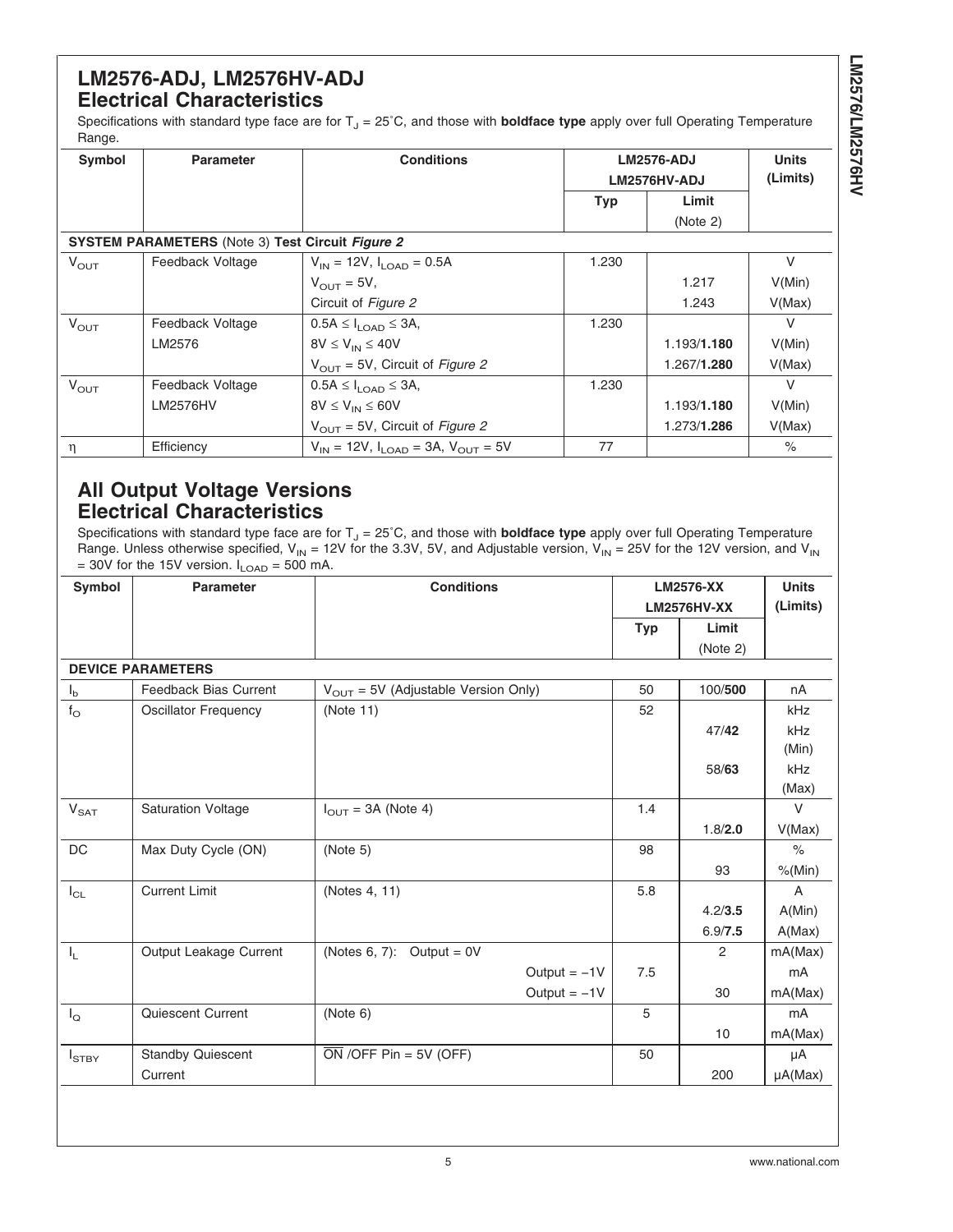# <span id="page-6-0"></span>**All Output Voltage Versions Electrical Characteristics** (Continued)

Specifications with standard type face are for T<sub>J</sub> = 25°C, and those with **boldface type** apply over full Operating Temperature Range. Unless otherwise specified,  $V_{IN}$  = 12V for the 3.3V, 5V, and Adjustable version,  $V_{IN}$  = 25V for the 12V version, and V<sub>IN</sub>  $= 30V$  for the 15V version.  $I_{\text{QAD}} = 500 \text{ mA}$ 

| Symbol               | <b>Conditions</b><br><b>Parameter</b>        |                                           | <b>LM2576-XX</b><br><b>LM2576HV-XX</b> |          | <b>Units</b><br>(Limits) |
|----------------------|----------------------------------------------|-------------------------------------------|----------------------------------------|----------|--------------------------|
|                      |                                              |                                           | <b>Typ</b>                             | Limit    |                          |
|                      |                                              |                                           |                                        | (Note 2) |                          |
|                      | <b>DEVICE PARAMETERS</b>                     |                                           |                                        |          |                          |
| $\theta_{JA}$        | <b>Thermal Resistance</b>                    | T Package, Junction to Ambient (Note 8)   | 65                                     |          |                          |
| $\theta_{JA}$        |                                              | T Package, Junction to Ambient (Note 9)   | 45                                     |          | $\degree$ C/W            |
| $\theta_{\text{JC}}$ |                                              | T Package, Junction to Case               | 2                                      |          |                          |
| $\theta_{JA}$        |                                              | S Package, Junction to Ambient (Note 10)  | 50                                     |          |                          |
|                      | <b>ON /OFF CONTROL Test Circuit Figure 2</b> |                                           |                                        |          |                          |
| $V_{IH}$             | ON /OFF Pin                                  | $V_{\text{OUT}} = 0V$                     | 1.4                                    | 2.2/2.4  | V(Min)                   |
| $V_{IL}$             | Logic Input Level                            | $V_{\text{OUT}}$ = Nominal Output Voltage | 1.2                                    | 1.0/0.8  | V(Max)                   |
| $I_{\rm IH}$         | ON /OFF Pin Input                            | ON / OFF $Pin = 5V$ (OFF)                 | 12                                     |          | μA                       |
|                      | Current                                      |                                           |                                        | 30       | $\mu A(Max)$             |
| $I_{1L}$             |                                              | $\overline{ON}$ /OFF Pin = 0V (ON)        | $\Omega$                               |          | μA                       |
|                      |                                              |                                           |                                        | 10       | $\mu A(Max)$             |

**Note 1:** Absolute Maximum Ratings indicate limits beyond which damage to the device may occur. Operating Ratings indicate conditions for which the device is intended to be functional, but do not guarantee specific performance limits. For guaranteed specifications and test conditions, see the Electrical Characteristics.

Note 2: All limits guaranteed at room temperature (standard type face) and at temperature extremes (bold type face). All room temperature limits are 100% production tested. All limits at temperature extremes are guaranteed via correlation using standard Statistical Quality Control (SQC) methods.

**Note 3:** External components such as the catch diode, inductor, input and output capacitors can affect switching regulator system performance. When the LM2576/LM2576HV is used as shown in the *[Figure 2](#page-10-0)* test circuit, system performance will be as shown in system parameters section of Electrical Characteristics. **Note 4:** Output pin sourcing current. No diode, inductor or capacitor connected to output.

**Note 5:** Feedback pin removed from output and connected to 0V.

**Note 6:** Feedback pin removed from output and connected to +12V for the Adjustable, 3.3V, and 5V versions, and +25V for the 12V and 15V versions, to force the output transistor OFF.

**Note 7:**  $V_{IN} = 40V$  (60V for high voltage version).

**Note 8:** Junction to ambient thermal resistance (no external heat sink) for the 5 lead TO-220 package mounted vertically, with 1⁄2 inch leads in a socket, or on a PC board with minimum copper area.

**Note 9:** Junction to ambient thermal resistance (no external heat sink) for the 5 lead TO-220 package mounted vertically, with 1⁄4 inch leads soldered to a PC board containing approximately 4 square inches of copper area surrounding the leads.

**Note 10:** If the TO-263 package is used, the thermal resistance can be reduced by increasing the PC board copper area thermally connected to the package. Using 0.5 square inches of copper area, θ<sub>JA</sub> is 50°C/W, with 1 square inch of copper area, θ<sub>JA</sub> is 37°C/W, and with 1.6 or more square inches of copper area, θ<sub>JA</sub> is 32°C/W. **Note 11:** The oscillator frequency reduces to approximately 11 kHz in the event of an output short or an overload which causes the regulated output voltage to drop approximately 40% from the nominal output voltage. This self protection feature lowers the average power dissipation of the IC by lowering the minimum duty cycle from 5% down to approximately 2%.

# **Typical Performance Characteristics**

(Circuit of *[Figure 2](#page-10-0)*)





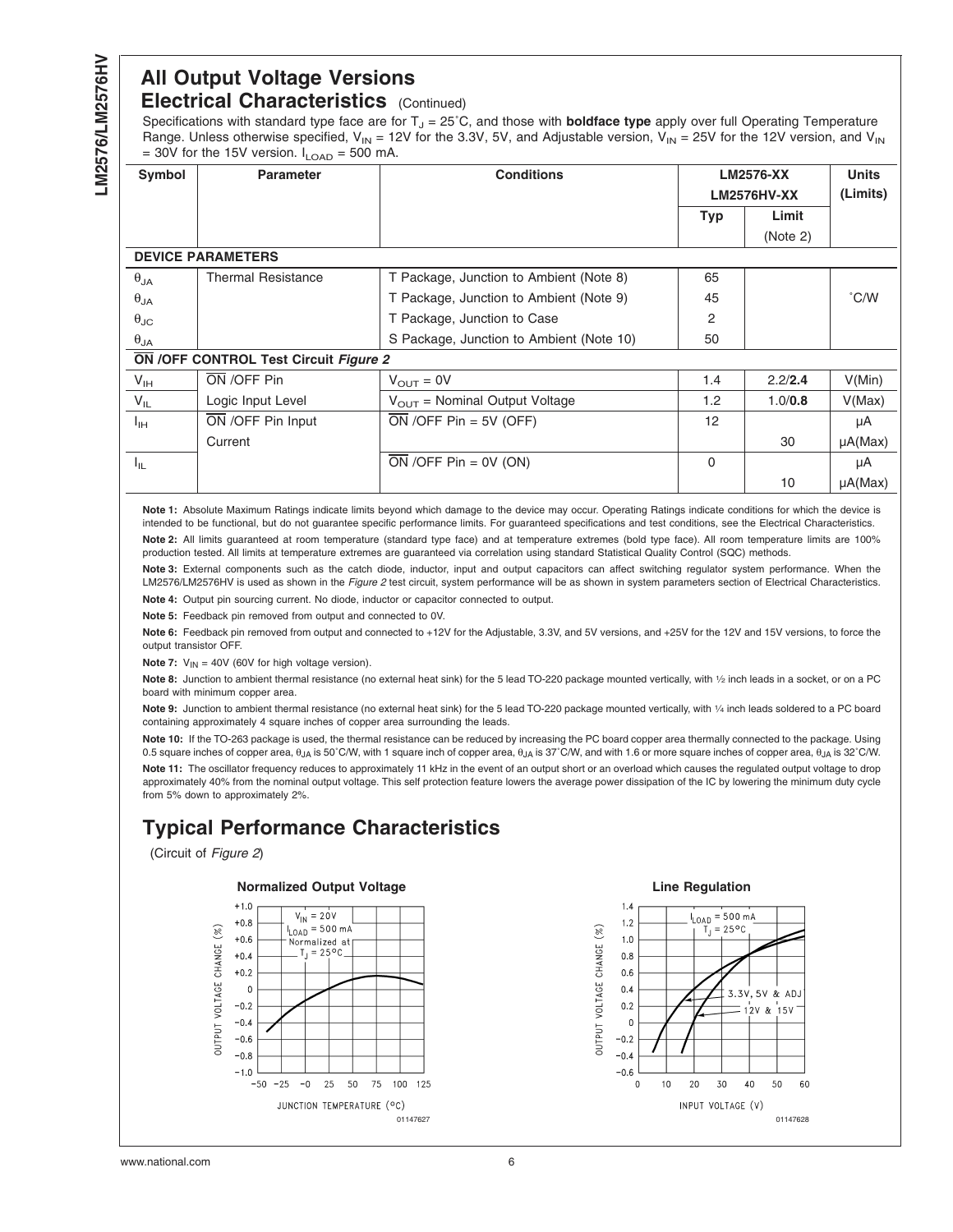LM2576/LM2576HV **LM2576/LM2576HV**

#### **Typical Performance Characteristics** (Circuit of *[Figure 2](#page-10-0)*) (Continued) **Dropout Voltage Current Limit**  $2.0$  $6.5$  $L_1 = 150 \mu H$  $V_{\text{IN}}$  = 25V INPUT-OUTPUT DIFFERENTIAL (V)  $= 3A$ LOAD  $6.0\,$  $1.5$ OUTPUT CURRENT (A) 5.5  $= 1A$ LOAD  $1.0$ 5.0  $= 200 \text{ mA}$ LOAD  $0.5$  $4.5$  $= 0.1 \Omega$  $R_{IND}$  $\mathbf 0$ 4.0  $-75 - 50 - 25$  0 25 50 75 100 125 150  $-75 - 50 - 25$  0 25 50 75 100 125 150 JUNCTION TEMPERATURE (°C) JUNCTION TEMPERATURE (°C) 01147629 01147630 **Standby Quiescent Current Quiescent Current**  $20$ 200  $\begin{array}{c} V_{\text{OUT}} = 5V \\ \text{Measured at} \end{array}$ STANDBY QUIESCENT CURRENT (µA)  $V_{\text{IN}} = 40V$ 18 QUIESCENT CURRENT (mA) Ground Pin  $16$ 150  $T_J = 25^{\circ}C$  $14$  $V_{\overline{ON}}/_{\overline{OFF}} = 5V$  $12$  $100\,$  $I_{LOAD}$  = 3A  $10$  $V_{IN} = 12V$  $\bf8$ 50  $I_{\text{LOAD}}$  = 200 mA  $\sqrt{6}$  $\overline{4}$  $\mathbf 0$  $\mathbf 0$  $10$  $2\,0$ 30 40 50 60  $-50$  $-25$  $\pmb{0}$ 25 50 75 100 125 INPUT VOLTAGE (V) JUNCTION TEMPERATURE (°C) 01147631 01147632 **Switch Saturation Oscillator Frequency Voltage** 8  $1.6$ Normalized at 25°C 6  $1.4$ NORMALIZED FREQUENCY (%) SATURATION VOLTAGE (V)  $1.2$  $\overline{4}$  $-55^{\circ}$ C  $\overline{\mathbf{c}}$  $1.0$  $0.8$  $\circ$  $25°$  $-2$  $0.6$  $40<sub>l</sub>$  $150^{\circ}$ C  $-4$  $0.4$  $-6$  $0.2$  $V_{\parallel N}$  $= 12V$  $\pmb{0}$  $-8$  $-75 - 50 - 25$  0 25 50 75 100 125 150  $\mathbf{0}$  $0.5\,$  $1.0\,$  $1.5\,$  $2.0\,$  $2.5\,$  $3.0$ SWITCH CURRENT (A) JUNCTION TEMPERATURE (°C) <sup>01147633</sup> <sup>01147634</sup>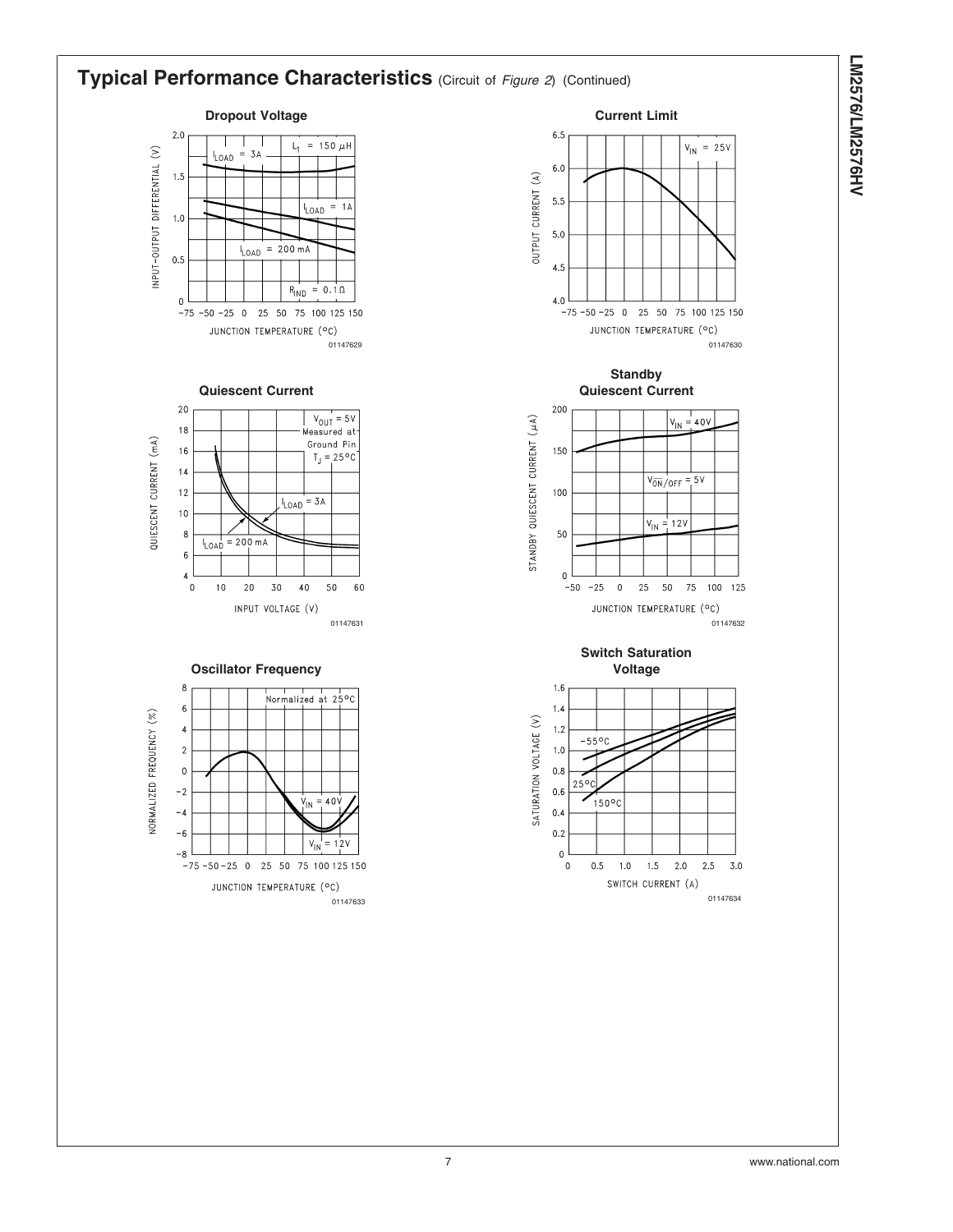# LM2576/LM2576HV **LM2576/LM2576HV**

#### **Typical Performance Characteristics** (Circuit of *[Figure 2](#page-10-0)*) (Continued) **Efficiency Minimum Operating Voltage** 100  $I_{LOAD}$  = 3A  $T_J = 25^{\circ}C$ 95  $= 200 \text{ mA}$ LOAD 90 15V OUT EFFICIENCY (%) 85 80  $5V$ 75 3A li oan.  $70$ 65 200 mA LOAD  $\equiv$ 60  $\pmb{0}$  $10$  $2\,0$ 30  $40$ 50 60 INPUT VOLTAGE (V) **Quiescent Current vs Duty Cycle** 20.0 Adjustable Version Only 17.5  $V_{IN}^{\dagger} = 7V$ QUIESCENT CURRENT (mA) 15.0 12.5  $10.0$ 40V ٧ın 7.5  $I_{\text{LOAD}} = 500 \text{ mA}$  $5.0$  $2.5$  $\pmb{0}$  $\pmb{0}$  $20$  $40\,$ 60 80 100 DUTY CYCLE (%) **Minimum Operating Voltage**  $5.0$ Adjustable Version Only  $4.5$  $4.0$ INPUT VOLTAGE (V)  $3.5$  $3.0$ 2.5  $2.0$  $V_{\text{OUT}} \approx 1.23V$ 1.5  $I_{\text{LOAD}}$  = 500 mA  $1.0$  $0.5$  $\Omega$  $-50 - 25$  $\,$  0 25 50 75 100 125 JUNCTION TEMPERATURE (°C)





01147636 01147637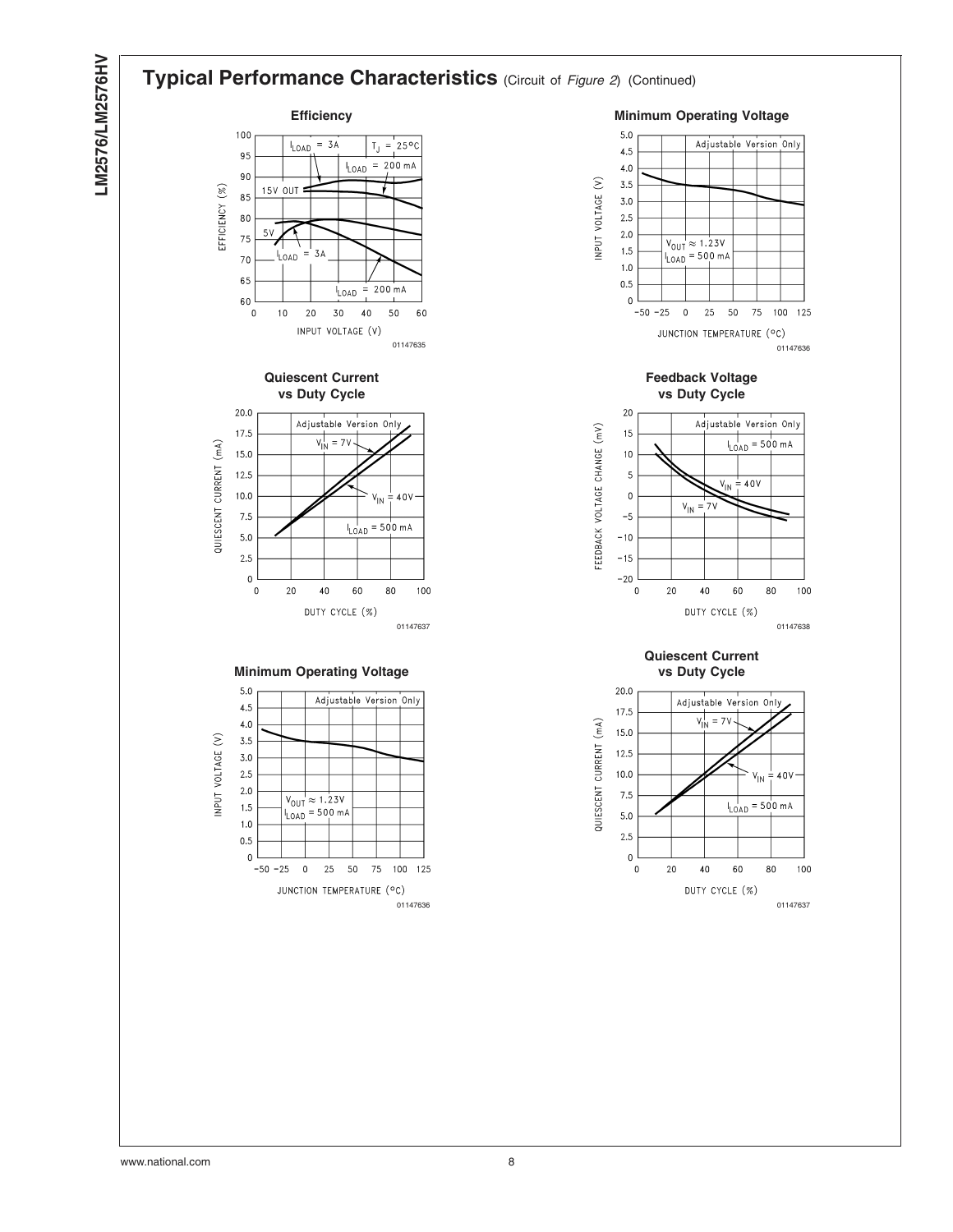#### **Typical Performance Characteristics** (Circuit of *[Figure 2](#page-10-0)*) (Continued) **Feedback Voltage** vs Duty Cycle **Feedback Pin Current** 20 100 Adjustable Version Only Adjustable Version Only FEEDBACK VOLTAGE CHANGE (mV) 15 75  $I_{LOAD} = 500 \text{ mA}$ FEEDBACK PIN CURRENT (nA)  $10$ 50 5  $V_{IN} = 40V$ 25  $\mathbf 0$  $V_{\parallel N}$ 7V  $\pmb{0}$  $-5$  $-25$  $-10$  $-50$  $-15$  $-75$  $-20$  $\pmb{0}$  $20$  $40$ 60 80 100  $-100$ DUTY CYCLE (%)  $-75 - 50 - 25$  0 25 50 75 100 125 150 01147638 JUNCTION TEMPERATURE (°C) 01147604 **Maximum Power Dissipation (TO-263) (See Note 10) Switching Waveforms** (50V A  $\Theta_{JA} = 32^{\circ}C/W$  $\mathbf 0$  $\overline{\mathbf{4}}$ POWER DISSIPATION (W)  $\Delta$ A  $\overline{3}$  $2A$  $\, {\bf B}$  $\Theta_{\text{JA}}$ ، ٻ  $\mathsf{o}$  $\overline{2}$ 4A  $=50^{\circ}$ C o<sub>ia</sub>  $\mathbf C$ 2A  $\overline{1}$  $\dot{\Theta}_{JA} = 73\degree C/W$  $\mathbf 0$  $\mathsf D$  $\pmb{0}$ 0 10 20 30 40 50 60 70 80 90 100  $5 \mu s$ /div AMBIENT TEMPERATURE (°C) <sup>01147624</sup> <sup>01147606</sup>  $V_{\text{OUT}} = 15V$ A: Output Pin Voltage, 50V/div B: Output Pin Current, 2A/div C: Inductor Current, 2A/div D: Output Ripple Voltage, 50 mV/div, AC-Coupled **Horizontal Time Base: 5 µs/div Load Transient Response**  $+100$  mV Output Voltage  $\mathsf 0$ Change  $-100$  mV

100  $\mu$ s/div 01147605

3A  $2A$ 

1A  $\mathbf 0$ 

Load Current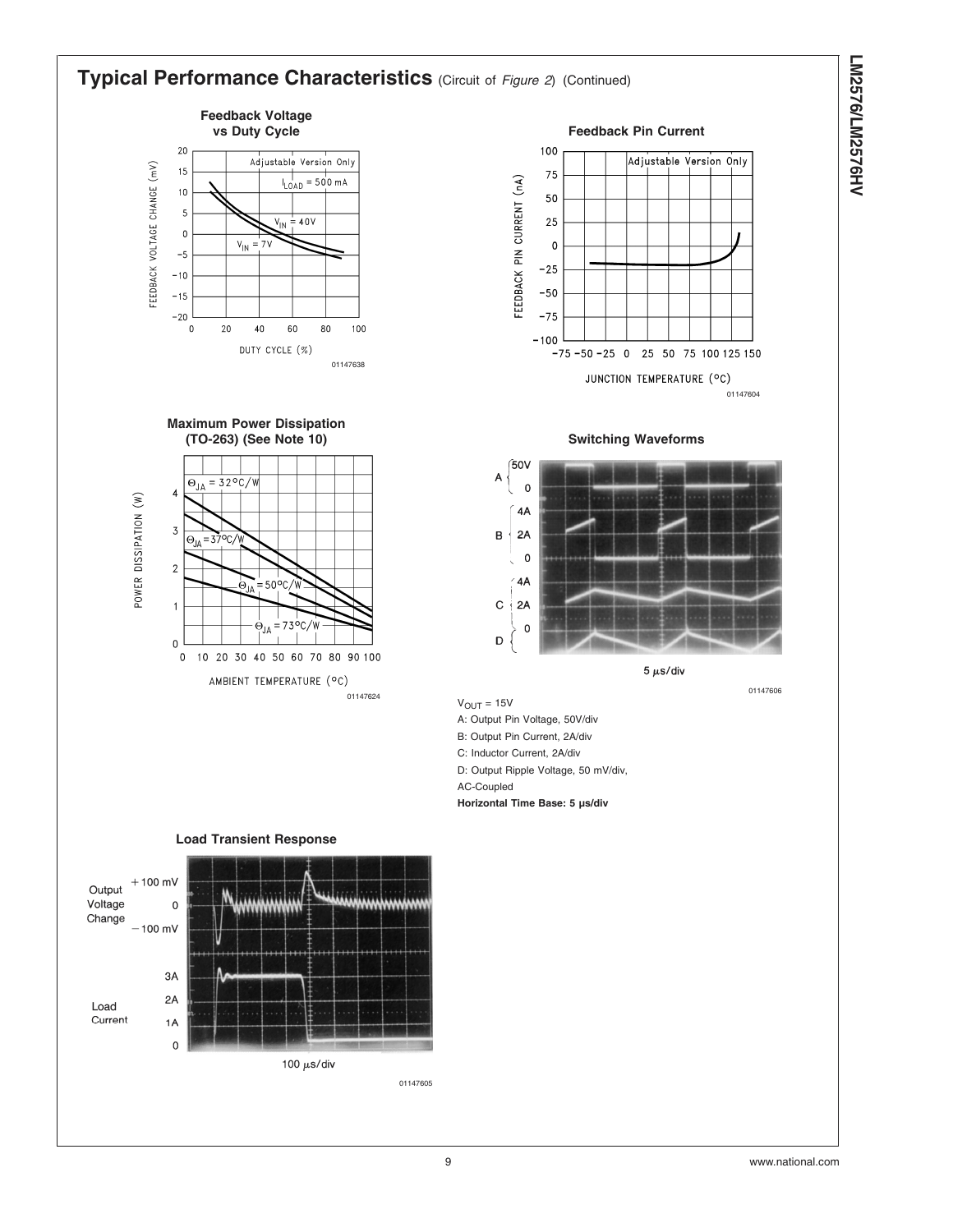# <span id="page-10-0"></span>**Test Circuit and Layout Guidelines**

As in any switching regulator, layout is very important. Rapidly switching currents associated with wiring inductance generate voltage transients which can cause problems. For minimal inductance and ground loops, the length of the leads indicated by heavy lines should be kept as short as possible.

Single-point grounding (as indicated) or ground plane construction should be used for best results. When using the Adjustable version, physically locate the programming resistors near the regulator, to keep the sensitive feedback wiring short.

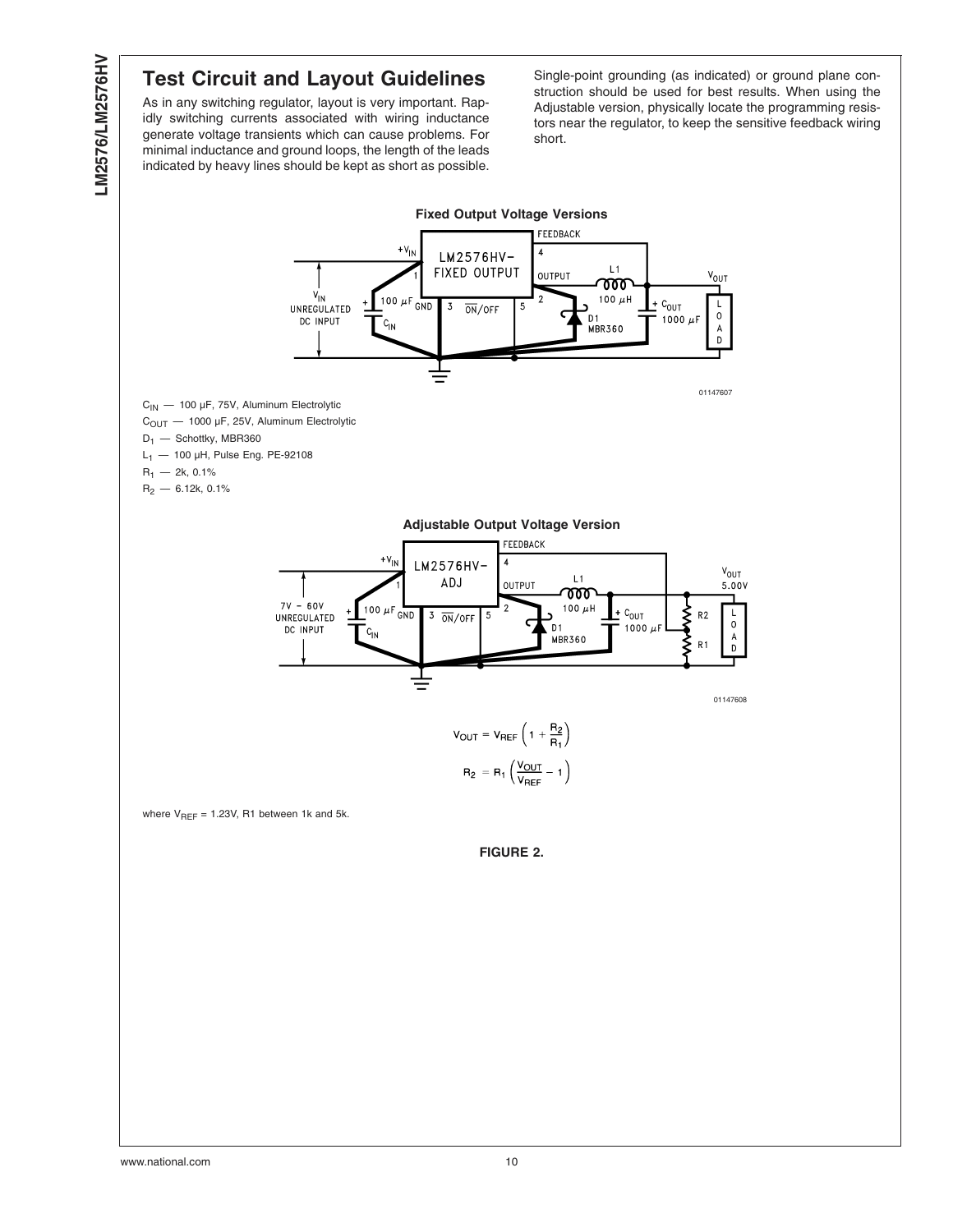# **LM2576 Series Buck Regulator Design Procedure**

| <b>PROCEDURE (Fixed Output Voltage Versions)</b>                                                                  | <b>EXAMPLE (Fixed Output Voltage Versions)</b>                               |
|-------------------------------------------------------------------------------------------------------------------|------------------------------------------------------------------------------|
| Given: $V_{OUT}$ = Regulated Output Voltage (3.3V, 5V, 12V,                                                       | Given: $V_{OUT} = 5V V_{IN}(Max) = 15V I_{LOAD}(Max) = 3A$                   |
| or 15V) $V_{IN}(Max)$ = Maximum Input Voltage $I_{LOAD}(Max)$ =                                                   |                                                                              |
| Maximum Load Current                                                                                              |                                                                              |
| 1. Inductor Selection (L1) A. Select the correct Inductor                                                         | 1. Inductor Selection (L1) A. Use the selection guide                        |
| value selection guide from Figures 3, 4, 5 or Figure 6.                                                           | shown in Figure 4. B. From the selection guide, the                          |
| (Output voltages of 3.3V, 5V, 12V or 15V respectively).                                                           | inductance area intersected by the 15V line and 3A line                      |
| For other output voltages, see the design procedure for                                                           | is L100. C. Inductor value required is 100 $\mu$ H. From the                 |
| the adjustable version. B. From the inductor value                                                                | table in Figure 3. Choose AIE 415-0930, Pulse                                |
| selection guide, identify the inductance region intersected                                                       | Engineering PE92108, or Renco RL2444.                                        |
| by $V_{IN}(Max)$ and $I_{LOAD}(Max)$ , and note the inductor code                                                 |                                                                              |
| for that region. C. Identify the inductor value from the                                                          |                                                                              |
| inductor code, and select an appropriate inductor from                                                            |                                                                              |
| the table shown in <i>Figure 3</i> . Part numbers are listed for                                                  |                                                                              |
| three inductor manufacturers. The inductor chosen must                                                            |                                                                              |
| be rated for operation at the LM2576 switching frequency                                                          |                                                                              |
| (52 kHz) and for a current rating of 1.15 x I <sub>LOAD</sub> . For                                               |                                                                              |
| additional inductor information, see the inductor section                                                         |                                                                              |
| in the Application Hints section of this data sheet.                                                              |                                                                              |
| 2. Output Capacitor Selection (C <sub>OUT</sub> ) A. The value of                                                 | 2. Output Capacitor Selection ( $C_{\text{OUT}}$ ) A. $C_{\text{OUT}} = 680$ |
| the output capacitor together with the inductor defines                                                           | µF to 2000 µF standard aluminum electrolytic.                                |
| the dominate pole-pair of the switching regulator loop.                                                           | <b>B.</b> Capacitor voltage rating $= 20V$ .                                 |
| For stable operation and an acceptable output ripple                                                              |                                                                              |
| voltage, (approximately 1% of the output voltage) a value                                                         |                                                                              |
| between 100 $\mu$ F and 470 $\mu$ F is recommended. <b>B.</b> The                                                 |                                                                              |
| capacitor's voltage rating should be at least 1.5 times<br>greater than the output voltage. For a 5V regulator, a |                                                                              |
| rating of at least 8V is appropriate, and a 10V or 15V                                                            |                                                                              |
| rating is recommended. Higher voltage electrolytic                                                                |                                                                              |
| capacitors generally have lower ESR numbers, and for                                                              |                                                                              |
| this reason it may be necessary to select a capacitor                                                             |                                                                              |
| rated for a higher voltage than would normally be                                                                 |                                                                              |
| needed.                                                                                                           |                                                                              |
| 3. Catch Diode Selection (D1) A. The catch-diode                                                                  | 3. Catch Diode Selection (D1) A. For this example, a 3A                      |
| current rating must be at least 1.2 times greater than the                                                        | current rating is adequate. <b>B.</b> Use a 20V 1N5823 or                    |
| maximum load current. Also, if the power supply design                                                            | SR302 Schottky diode, or any of the suggested                                |
| must withstand a continuous output short, the diode                                                               | fast-recovery diodes shown in Figure 8.                                      |
| should have a current rating equal to the maximum                                                                 |                                                                              |
| current limit of the LM2576. The most stressful condition                                                         |                                                                              |
| for this diode is an overload or shorted output condition.                                                        |                                                                              |
| B. The reverse voltage rating of the diode should be at                                                           |                                                                              |
| least 1.25 times the maximum input voltage.                                                                       |                                                                              |
| 4. Input Capacitor (C <sub>IN</sub> ) An aluminum or tantalum                                                     | 4. Input Capacitor $(C_{IN})$ A 100 µF, 25V aluminum                         |
| electrolytic bypass capacitor located close to the                                                                | electrolytic capacitor located near the input and ground                     |
| regulator is needed for stable operation.                                                                         | pins provides sufficient bypassing.                                          |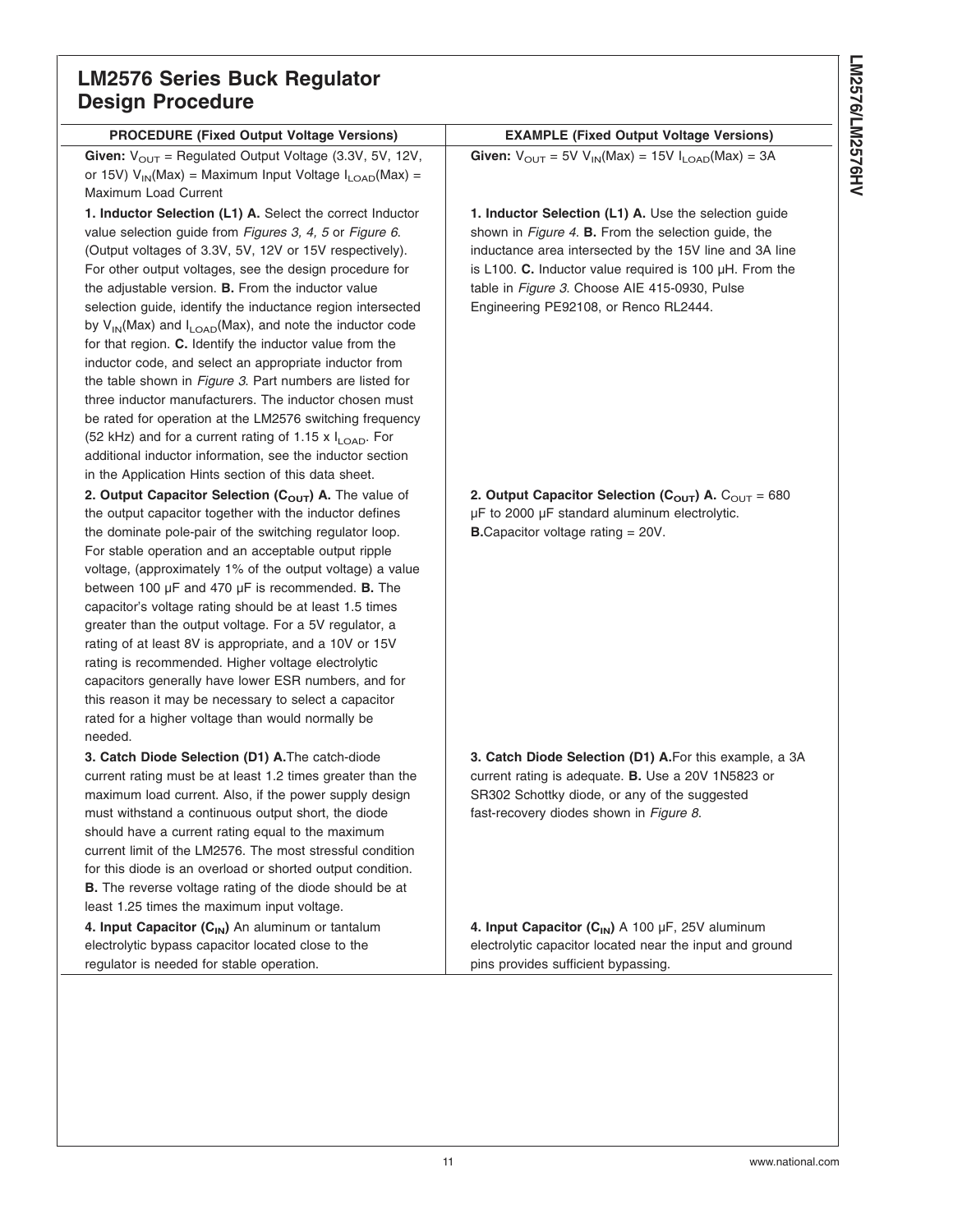<span id="page-12-0"></span>

01147611

 $L68$ 

 $2.0$  2.5 3.0

L150

 $L150$ 

 $L10$ 

 $1.5$ 

 $\frac{1}{2}$ 100

 $1.5$ 

01147612

 $2.53.0$ 

I 6.8

 $2.0$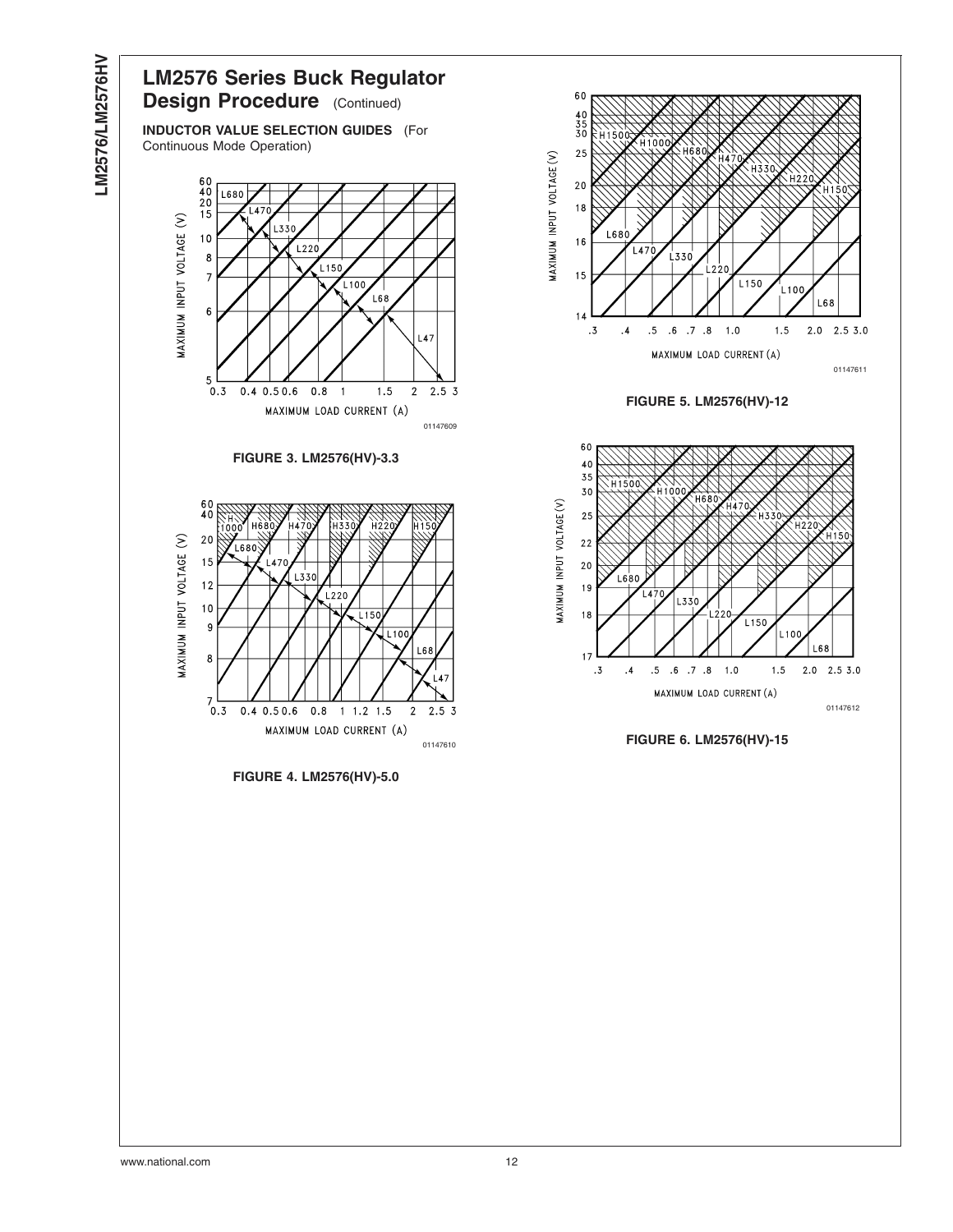<span id="page-13-0"></span>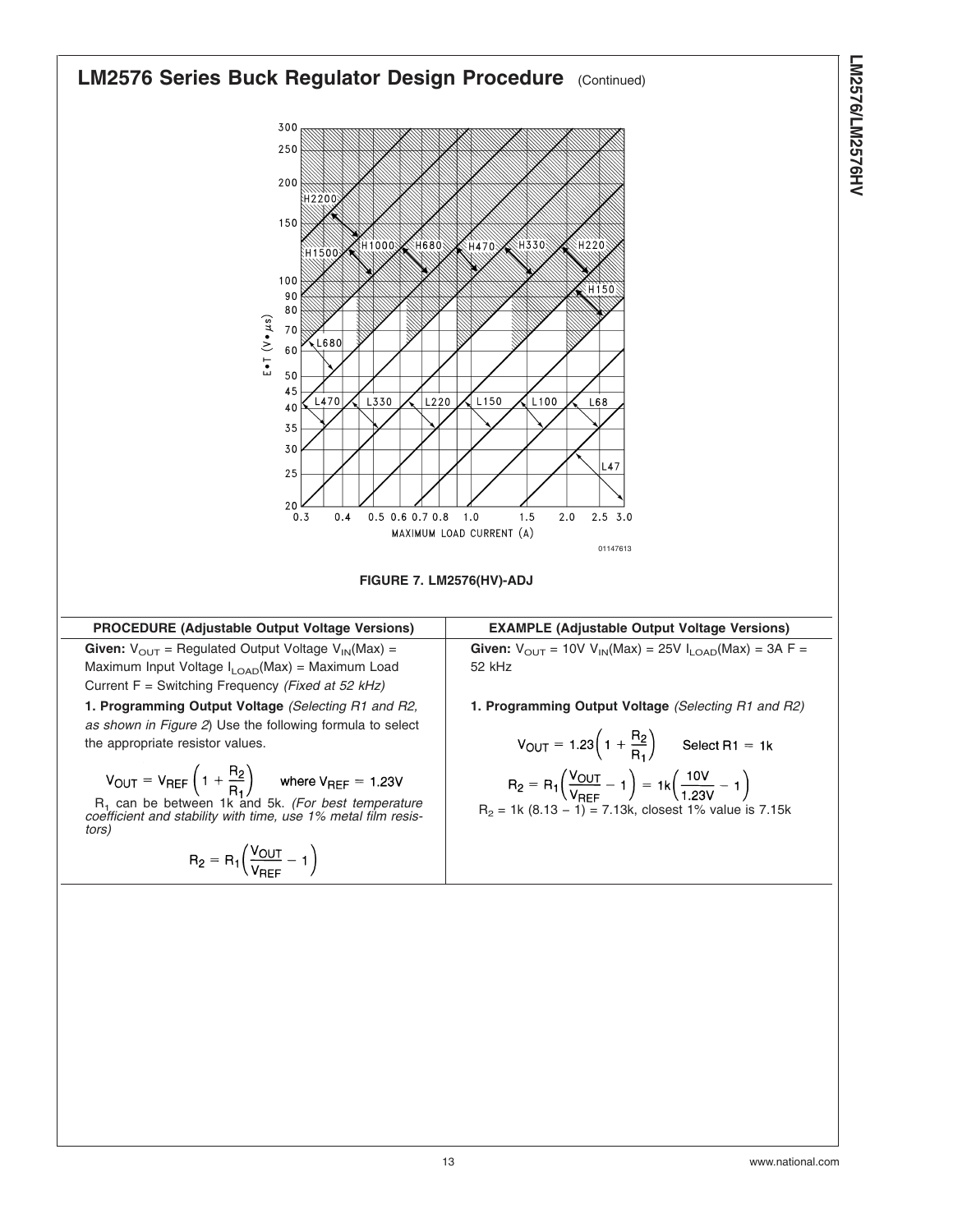#### **LM2576 Series Buck Regulator Design Procedure** (Continued) **PROCEDURE (Adjustable Output Voltage Versions) EXAMPLE (Adjustable Output Voltage Versions) 2. Inductor Selection (L1) A.** Calculate the inductor Volt • microsecond constant,  $E \cdot T$  (V •  $\mu s$ ), from the following formula: **B.** Use the E • T value from the previous formula and match it with the E • T number on the vertical axis of the **Inductor Value Selection Guide** shown in *[Figure 7](#page-13-0)*. **C.** On the horizontal axis, select the maximum load current. **D.** Identify the inductance region intersected by the  $E \cdot T$ value and the maximum load current value, and note the inductor code for that region. **E.** Identify the inductor value from the inductor code, and select an appropriate inductor from the table shown in *[Figure 9](#page-15-0)*. Part numbers are listed for three inductor manufacturers. The inductor chosen must be rated for operation at the LM2576 switching frequency (52 kHz) and for a current rating of 1.15 x  $I_{\text{LOAD}}$ . For additional inductor information, see the inductor section in the application hints section of this data sheet. **2. Inductor Selection (L1) A.** Calculate  $E \cdot T$  (V  $\cdot \mu s$ ) **B.** E • T = 115 V • µs **C.** I<sub>LOAD</sub>(Max) = 3A **D.** Inductance Region = H150 **E.** Inductor Value = 150 µH *Choose from AIE part #415-0936 Pulse Engineering part* #PE-531115, or *Renco part #RL2445.* 3. Output Capacitor Selection (C<sub>OUT</sub>) A. The value of the output capacitor together with the inductor defines the dominate pole-pair of the switching regulator loop. For stable operation, the capacitor must satisfy the following requirement:  $C_{\text{OUT}} \ge 13,300 \frac{V_{\text{IN}}(\text{Max})}{V_{\text{OUT}} \cdot L(\mu H)} (\mu F)$ <br>The above formula yields capacitor values between 10  $\mu F$ and 2200 µF that will satisfy the loop requirements for stable operation. But to achieve an acceptable output ripple voltage, (approximately 1% of the output voltage) and transient response, the output capacitor may need to be several times larger than the above formula yields. **B.** The capacitor's voltage rating should be at last 1.5 times greater than the output voltage. For a 10V regulator, a rating of at least 15V or more is recommended. Higher voltage electrolytic capacitors generally have lower ESR numbers, and for this reason it may be necessary to select a capacitor rate for a higher voltage than would normally be needed. 3. Output Capacitor Selection (C<sub>OUT</sub>) However, for acceptable output ripple voltage select  $C_{\text{OUT}}$ ≥ 680 µF C $_{\rm OUT}$  = 680 µF electrolytic capacitor **4. Catch Diode Selection (D1) A.** The catch-diode current rating must be at least 1.2 times greater than the maximum load current. Also, if the power supply design must withstand a continuous output short, the diode should have a current rating equal to the maximum current limit of the LM2576. The most stressful condition for this diode is an overload or shorted output. See diode selection guide in *[Figure 8](#page-15-0)*. **B.** The reverse voltage rating of the diode should be at least 1.25 times the maximum input voltage. **4. Catch Diode Selection (D1) A.** For this example, a 3.3A current rating is adequate. **B.** Use a 30V 31DQ03 Schottky diode, or any of the suggested fast-recovery diodes in *[Figure 8](#page-15-0)*. 5. Input Capacitor (C<sub>IN</sub>) An aluminum or tantalum electrolytic bypass capacitor located close to the regulator is needed for stable operation. 5. Input Capacitor (C<sub>IN</sub>) A 100 µF aluminum electrolytic capacitor located near the input and ground pins provides sufficient bypassing.

*To further simplify the buck regulator design procedure, National Semiconductor is making available computer design software to be used with the SIMPLE SWITCHER line of* *switching regulators. Switchers Made Simple (Version 3.3) is available on a (31⁄2") diskette for IBM compatible computers from a National Semiconductor sales office in your area.*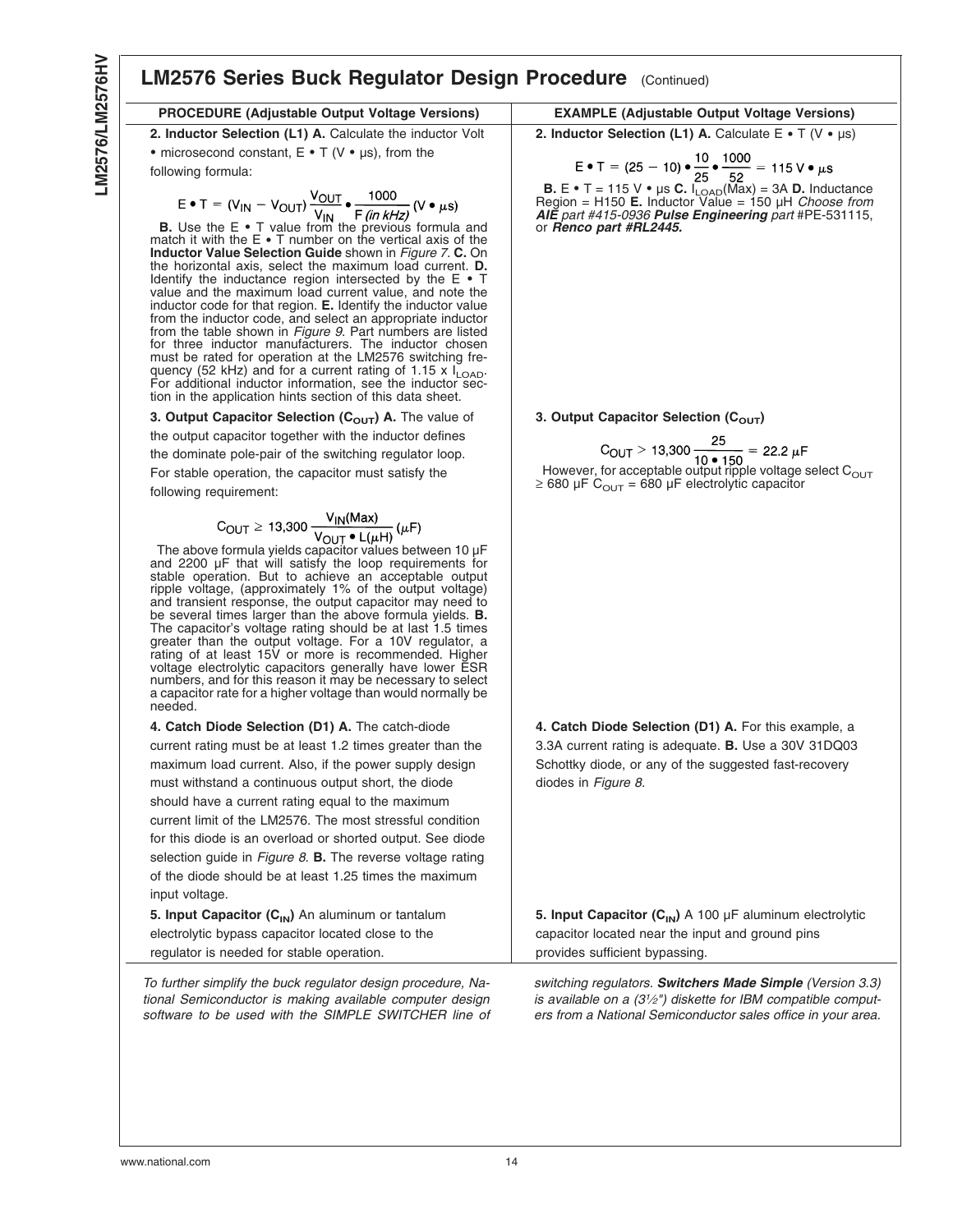LM2576/LM2576HV **LM2576/LM2576HV**

<span id="page-15-0"></span>

| $V_{R}$    | <b>Schottky</b> |               |                                                  | <b>Fast Recovery</b>                                                                         |  |  |
|------------|-----------------|---------------|--------------------------------------------------|----------------------------------------------------------------------------------------------|--|--|
|            | 3А              | $4A-6A$       | ЗΑ                                               | $4A-6A$                                                                                      |  |  |
| <b>20V</b> | 1N5820          | 1N5823        |                                                  |                                                                                              |  |  |
|            | MBR320P         |               |                                                  |                                                                                              |  |  |
|            | SR302           |               |                                                  |                                                                                              |  |  |
| 30V        | 1N5821          | 50WQ03        |                                                  | The following<br>diodes are all<br>rated to 100V<br>50WF10<br><b>MUR410</b><br><b>HER602</b> |  |  |
|            | <b>MBR330</b>   | 1N5824        |                                                  |                                                                                              |  |  |
|            | 31DQ03          |               |                                                  |                                                                                              |  |  |
|            | SR303           |               | The following<br>diodes are all<br>rated to 100V |                                                                                              |  |  |
| 40V        | 1N5822          | <b>MBR340</b> |                                                  |                                                                                              |  |  |
|            | <b>MBR340</b>   | 50WQ04        |                                                  |                                                                                              |  |  |
|            | 31DQ04          | 1N5825        | 31DF1                                            |                                                                                              |  |  |
|            | SR304           |               | <b>HER302</b>                                    |                                                                                              |  |  |
| 50V        | <b>MBR350</b>   | 50WQ05        |                                                  |                                                                                              |  |  |
|            | 31DQ05          |               |                                                  |                                                                                              |  |  |
|            | SR305           |               |                                                  |                                                                                              |  |  |
| 60V        | <b>MBR360</b>   | 50WR06        |                                                  |                                                                                              |  |  |
|            | DQ06            | 50SQ060       |                                                  |                                                                                              |  |  |
|            | SR306           |               |                                                  |                                                                                              |  |  |

**FIGURE 8. Diode Selection Guide**

| <b>Inductor</b>   | <b>Inductor</b> | <b>Schott</b> | Pulse Eng. | Renco         |
|-------------------|-----------------|---------------|------------|---------------|
| Code              | Value           | (Note 12)     | (Note 13)  | (Note 14)     |
| L47               | 47 µH           | 671 26980     | PE-53112   | RL2442        |
| L68               | 68 µH           | 671 26990     | PE-92114   | RL2443        |
| L <sub>100</sub>  | 100 µH          | 671 27000     | PE-92108   | RL2444        |
| L <sub>150</sub>  | 150 µH          | 671 27010     | PE-53113   | <b>RL1954</b> |
| L220              | 220 µH          | 671 27020     | PE-52626   | RL1953        |
| L330              | 330 µH          | 671 27030     | PE-52627   | <b>RL1952</b> |
| L470              | 470 µH          | 671 27040     | PE-53114   | <b>RL1951</b> |
| L680              | 680 µH          | 671 27050     | PE-52629   | <b>RL1950</b> |
| H <sub>150</sub>  | 150 µH          | 671 27060     | PE-53115   | RL2445        |
| H <sub>220</sub>  | 220 µH          | 671 27070     | PE-53116   | RL2446        |
| H330              | 330 µH          | 671 27080     | PE-53117   | <b>RL2447</b> |
| H470              | 470 µH          | 671 27090     | PE-53118   | <b>RL1961</b> |
| H680              | 680 µH          | 671 27100     | PE-53119   | <b>RL1960</b> |
| H1000             | 1000 µH         | 671 27110     | PE-53120   | <b>RL1959</b> |
| H1500             | 1500 µH         | 671 27120     | PE-53121   | <b>RL1958</b> |
| H <sub>2200</sub> | 2200 µH         | 671 27130     | PE-53122   | <b>RL2448</b> |

**Note 12:** Schott Corporation, (612) 475-1173, 1000 Parkers Lake Road, Wayzata, MN 55391.

**Note 13:** Pulse Engineering, (619) 674-8100, P.O. Box 12235, San Diego, CA 92112.

**Note 14:** Renco Electronics Incorporated, (516) 586-5566, 60 Jeffryn Blvd. East, Deer Park, NY 11729.

**FIGURE 9. Inductor Selection by Manufacturer's Part Number**

# **Application Hints**

## **INPUT CAPACITOR (C<sub>IN</sub>)**

To maintain stability, the regulator input pin must be bypassed with at least a 100 µF electrolytic capacitor. The capacitor's leads must be kept short, and located near the regulator.

If the operating temperature range includes temperatures below −25˚C, the input capacitor value may need to be larger. With most electrolytic capacitors, the capacitance value decreases and the ESR increases with lower temperatures and age. Paralleling a ceramic or solid tantalum capacitor will increase the regulator stability at cold temperatures. For maximum capacitor operating lifetime, the capacitor's RMS ripple current rating should be greater than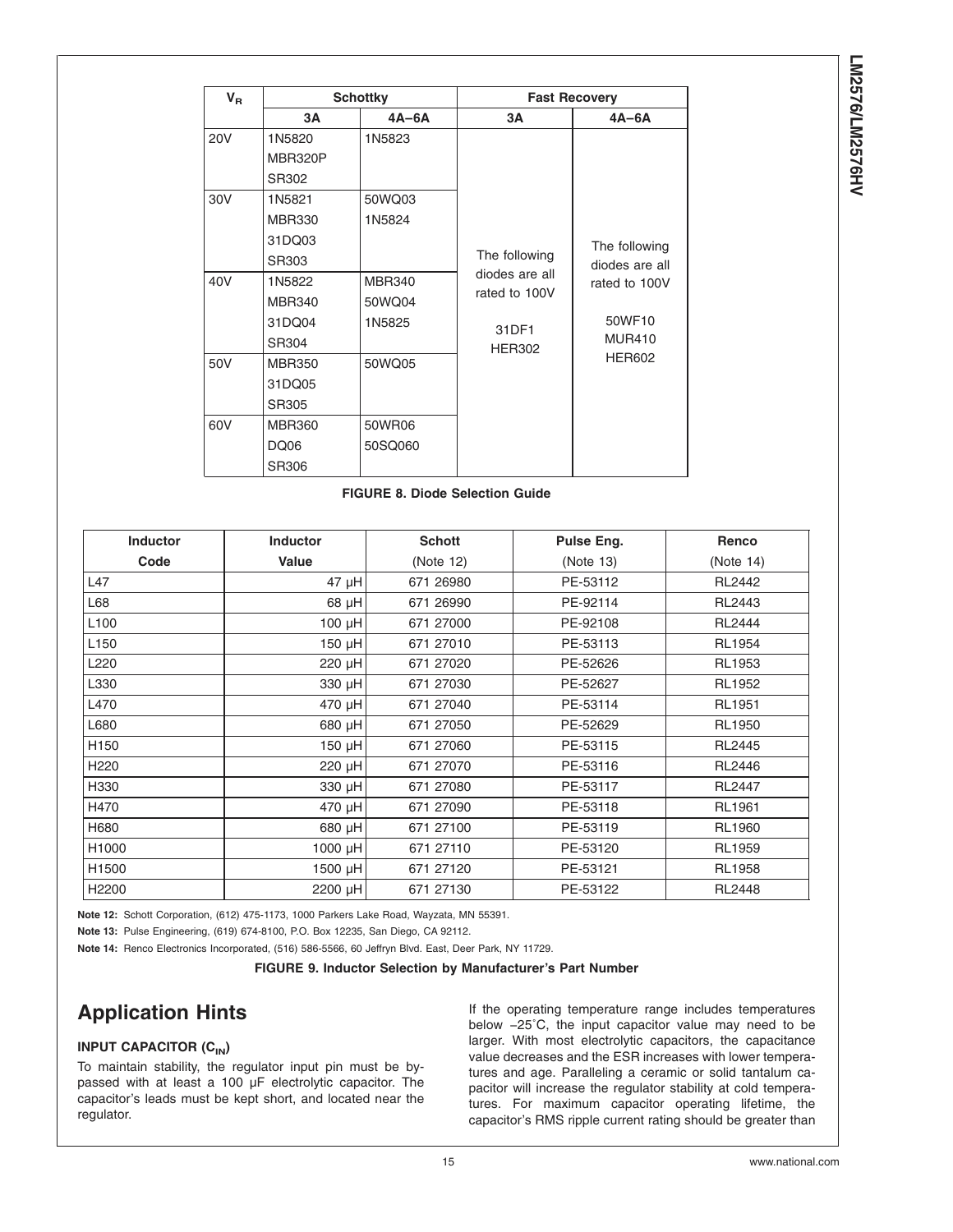## **Application Hints** (Continued)

$$
1.2 \times \left(\frac{t_{ON}}{T}\right) \times I_{LOAD}
$$

where  $\frac{t_{ON}}{T} = \frac{V_{OUT}}{V_{IN}}$  for a buck regulator

and  $\frac{t_{ON}}{T} = \frac{|V_{OUT}|}{|V_{OUT}| + V_{IN}}$  for a buck-boost regulator.

#### **INDUCTOR SELECTION**

All switching regulators have two basic modes of operation: continuous and discontinuous. The difference between the two types relates to the inductor current, whether it is flowing continuously, or if it drops to zero for a period of time in the normal switching cycle. Each mode has distinctively different operating characteristics, which can affect the regulator performance and requirements.

The LM2576 (or any of the SIMPLE SWITCHER family) can be used for both continuous and discontinuous modes of operation.

The inductor value selection guides in *[Figure 3](#page-12-0)* through *[Figure 7](#page-13-0)* were designed for buck regulator designs of the continuous inductor current type. When using inductor values shown in the inductor selection guide, the peak-to-peak inductor ripple current will be approximately 20% to 30% of the maximum DC current. With relatively heavy load currents, the circuit operates in the continuous mode (inductor current always flowing), but under light load conditions, the circuit will be forced to the discontinuous mode (inductor current falls to zero for a period of time). This discontinuous mode of operation is perfectly acceptable. For light loads (less than approximately 300 mA) it may be desirable to operate the regulator in the discontinuous mode, primarily because of the lower inductor values required for the discontinuous mode.

The selection guide chooses inductor values suitable for continuous mode operation, but if the inductor value chosen is prohibitively high, the designer should investigate the possibility of discontinuous operation. The computer design software *Switchers Made Simple* will provide all component values for discontinuous (as well as continuous) mode of operation.

Inductors are available in different styles such as pot core, toriod, E-frame, bobbin core, etc., as well as different core materials, such as ferrites and powdered iron. The least expensive, the bobbin core type, consists of wire wrapped on a ferrite rod core. This type of construction makes for an inexpensive inductor, but since the magnetic flux is not completely contained within the core, it generates more electromagnetic interference (EMI). This EMI can cause problems in sensitive circuits, or can give incorrect scope readings because of induced voltages in the scope probe.

The inductors listed in the selection chart include ferrite pot core construction for AIE, powdered iron toroid for Pulse Engineering, and ferrite bobbin core for Renco.

An inductor should not be operated beyond its maximum rated current because it may saturate. When an inductor begins to saturate, the inductance decreases rapidly and the inductor begins to look mainly resistive (the DC resistance of the winding). This will cause the switch current to rise very rapidly. Different inductor types have different saturation characteristics, and this should be kept in mind when selecting an inductor.

The inductor manufacturer's data sheets include current and energy limits to avoid inductor saturation.

#### **INDUCTOR RIPPLE CURRENT**

When the switcher is operating in the continuous mode, the inductor current waveform ranges from a triangular to a sawtooth type of waveform (depending on the input voltage). For a given input voltage and output voltage, the peak-topeak amplitude of this inductor current waveform remains constant. As the load current rises or falls, the entire sawtooth current waveform also rises or falls. The average DC value of this waveform is equal to the DC load current (in the buck regulator configuration).

If the load current drops to a low enough level, the bottom of the sawtooth current waveform will reach zero, and the switcher will change to a discontinuous mode of operation. This is a perfectly acceptable mode of operation. Any buck switching regulator (no matter how large the inductor value is) will be forced to run discontinuous if the load current is light enough.

#### **OUTPUT CAPACITOR**

An output capacitor is required to filter the output voltage and is needed for loop stability. The capacitor should be located near the LM2576 using short pc board traces. Standard aluminum electrolytics are usually adequate, but low ESR types are recommended for low output ripple voltage and good stability. The ESR of a capacitor depends on many factors, some which are: the value, the voltage rating, physical size and the type of construction. In general, low value or low voltage (less than 12V) electrolytic capacitors usually have higher ESR numbers.

The amount of output ripple voltage is primarily a function of the ESR (Equivalent Series Resistance) of the output capacitor and the amplitude of the inductor ripple current  $(\Delta I_{IND})$ . See the section on inductor ripple current in Application Hints.

The lower capacitor values (220  $\mu$ F–1000  $\mu$ F) will allow typically 50 mV to 150 mV of output ripple voltage, while larger-value capacitors will reduce the ripple to approximately 20 mV to 50 mV.

Output Ripple Voltage =  $(\Delta I_{IND})$  (ESR of C<sub>OUT</sub>)

To further reduce the output ripple voltage, several standard electrolytic capacitors may be paralleled, or a higher-grade capacitor may be used. Such capacitors are often called "high-frequency," "low-inductance," or "low-ESR." These will reduce the output ripple to 10 mV or 20 mV. However, when operating in the continuous mode, reducing the ESR below 0.03 $Ω$  can cause instability in the regulator.

Tantalum capacitors can have a very low ESR, and should be carefully evaluated if it is the only output capacitor. Because of their good low temperature characteristics, a tantalum can be used in parallel with aluminum electrolytics, with the tantalum making up 10% or 20% of the total capacitance.

The capacitor's ripple current rating at 52 kHz should be at least 50% higher than the peak-to-peak inductor ripple current.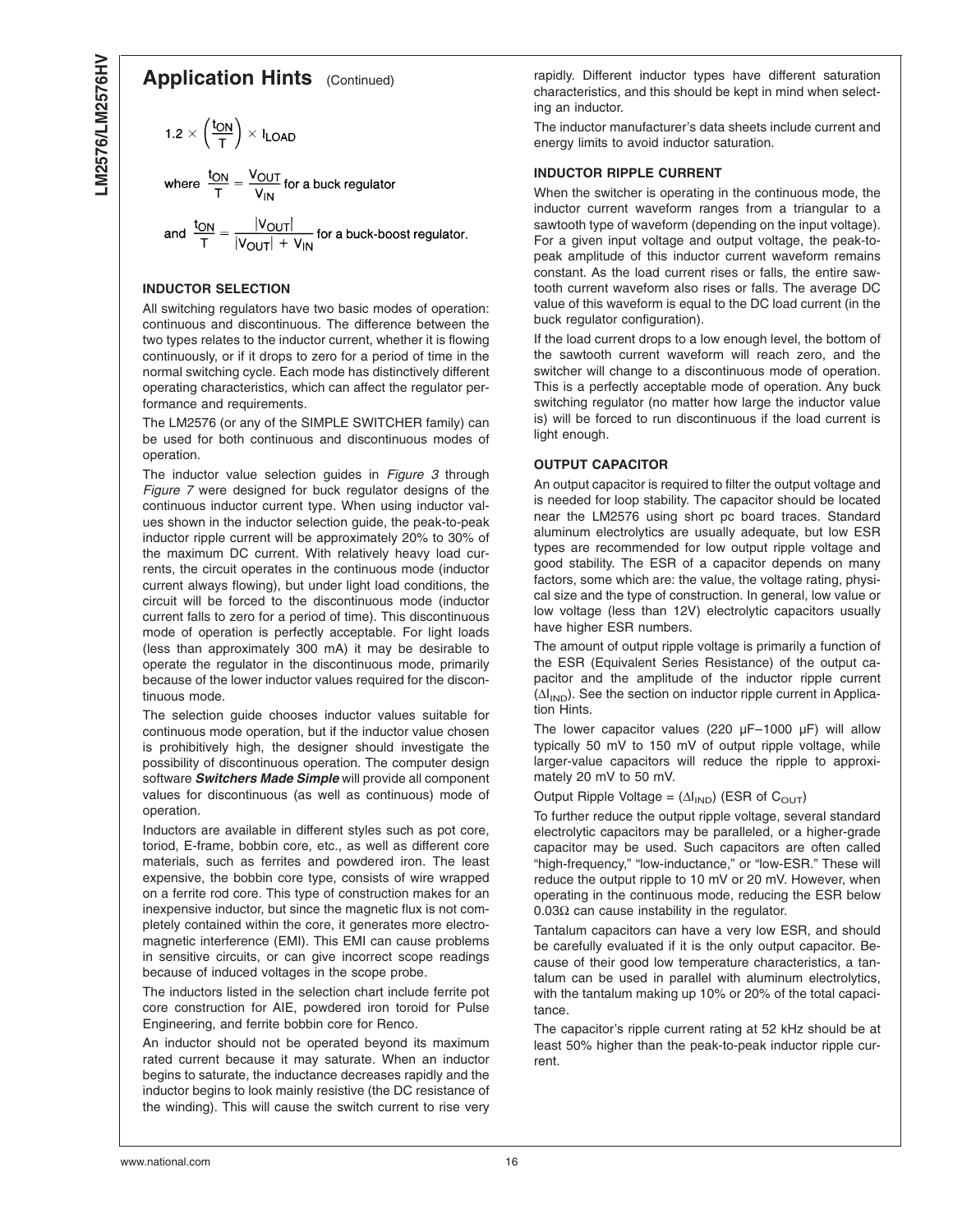# **Application Hints** (Continued)

## **CATCH DIODE**

Buck regulators require a diode to provide a return path for the inductor current when the switch is off. This diode should be located close to the LM2576 using short leads and short printed circuit traces.

Because of their fast switching speed and low forward voltage drop, Schottky diodes provide the best efficiency, especially in low output voltage switching regulators (less than 5V). Fast-Recovery, High-Efficiency, or Ultra-Fast Recovery diodes are also suitable, but some types with an abrupt turn-off characteristic may cause instability and EMI problems. A fast-recovery diode with soft recovery characteristics is a better choice. Standard 60 Hz diodes (e.g., 1N4001 or 1N5400, etc.) are also **not suitable.** See *[Figure 8](#page-15-0)* for Schottky and "soft" fast-recovery diode selection guide.

## **OUTPUT VOLTAGE RIPPLE AND TRANSIENTS**

The output voltage of a switching power supply will contain a sawtooth ripple voltage at the switcher frequency, typically about 1% of the output voltage, and may also contain short voltage spikes at the peaks of the sawtooth waveform.

The output ripple voltage is due mainly to the inductor sawtooth ripple current multiplied by the ESR of the output capacitor. (See the inductor selection in the application hints.)

The voltage spikes are present because of the the fast switching action of the output switch, and the parasitic inductance of the output filter capacitor. To minimize these voltage spikes, special low inductance capacitors can be used, and their lead lengths must be kept short. Wiring inductance, stray capacitance, as well as the scope probe used to evaluate these transients, all contribute to the amplitude of these spikes.

An additional small LC filter (20 µH & 100 µF) can be added to the output (as shown in *[Figure 15](#page-19-0)*) to further reduce the amount of output ripple and transients. A 10 x reduction in output ripple voltage and transients is possible with this filter.

## **FEEDBACK CONNECTION**

The LM2576 (fixed voltage versions) feedback pin must be wired to the output voltage point of the switching power supply. When using the adjustable version, physically locate both output voltage programming resistors near the LM2576 to avoid picking up unwanted noise. Avoid using resistors greater than 100 kΩ because of the increased chance of noise pickup.

## **ON /OFF INPUT**

For normal operation, the  $\overline{ON}$  /OFF pin should be grounded or driven with a low-level TTL voltage (typically below 1.6V). To put the regulator into standby mode, drive this pin with a high-level TTL or CMOS signal. The ON /OFF pin can be safely pulled up to  $+V_{IN}$  without a resistor in series with it. The  $\overline{ON}$  /OFF pin should not be left open.

## **GROUNDING**

To maintain output voltage stability, the power ground connections must be low-impedance (see *[Figure 2](#page-10-0)*). For the 5-lead TO-220 and TO-263 style package, both the tab and pin 3 are ground and either connection may be used, as they are both part of the same copper lead frame.

## **HEAT SINK/THERMAL CONSIDERATIONS**

In many cases, only a small heat sink is required to keep the LM2576 junction temperature within the allowed operating range. For each application, to determine whether or not a heat sink will be required, the following must be identified:

- 1. Maximum ambient temperature (in the application).
- 2. Maximum regulator power dissipation (in application).
- 3. Maximum allowed junction temperature (125˚C for the LM2576). For a safe, conservative design, a temperature approximately 15˚C cooler than the maximum temperatures should be selected.
- 4. LM2576 package thermal resistances  $\theta_{JA}$  and  $\theta_{JC}$ .

Total power dissipated by the LM2576 can be estimated as follows:

$$
\mathsf{P}_{\mathrm{D}} = (\mathsf{V}_{\mathsf{IN}})(\mathsf{I}_{\mathrm{Q}}) + (\mathsf{V}_{\mathrm{O}}/\mathsf{V}_{\mathsf{IN}})(\mathsf{I}_{\mathsf{LOAD}})(\mathsf{V}_{\mathsf{SAT}})
$$

where  $I_{\Omega}$  (quiescent current) and  $V_{\text{SAT}}$  can be found in the Characteristic Curves shown previously,  $V_{IN}$  is the applied minimum input voltage,  $V<sub>O</sub>$  is the regulated output voltage, and  $I_{\text{LOAD}}$  is the load current. The dynamic losses during turn-on and turn-off are negligible if a Schottky type catch diode is used.

When no heat sink is used, the junction temperature rise can be determined by the following:

$$
\Delta T_{\text{J}} = \begin{pmatrix} P_{\text{D}} \end{pmatrix} \begin{pmatrix} \theta_{\text{JA}} \end{pmatrix}
$$

To arrive at the actual operating junction temperature, add the junction temperature rise to the maximum ambient temperature.

 $T_J = \Delta T_J + T_A$ 

If the actual operating junction temperature is greater than the selected safe operating junction temperature determined in step 3, then a heat sink is required.

When using a heat sink, the junction temperature rise can be determined by the following:

 $\Delta T_J = (P_D)$   $(\theta_{JC} + \theta_{interface} + \theta_{Heat sink})$ The operating junction temperature will be:

 $T_J = T_A + \Delta T_J$ 

As above, if the actual operating junction temperature is greater than the selected safe operating junction temperature, then a larger heat sink is required (one that has a lower thermal resistance).

Included on the **Switcher Made Simple** design software is a more precise (non-linear) thermal model that can be used to determine junction temperature with different input-output parameters or different component values. It can also calculate the heat sink thermal resistance required to maintain the regulators junction temperature below the maximum operating temperature.

# **Additional Applications**

## **INVERTING REGULATOR**

*[Figure 10](#page-18-0)* shows a LM2576-12 in a buck-boost configuration to generate a negative 12V output from a positive input voltage. This circuit bootstraps the regulator's ground pin to the negative output voltage, then by grounding the feedback pin, the regulator senses the inverted output voltage and regulates it to −12V.

For an input voltage of 12V or more, the maximum available output current in this configuration is approximately 700 mA. At lighter loads, the minimum input voltage required drops to approximately 4.7V.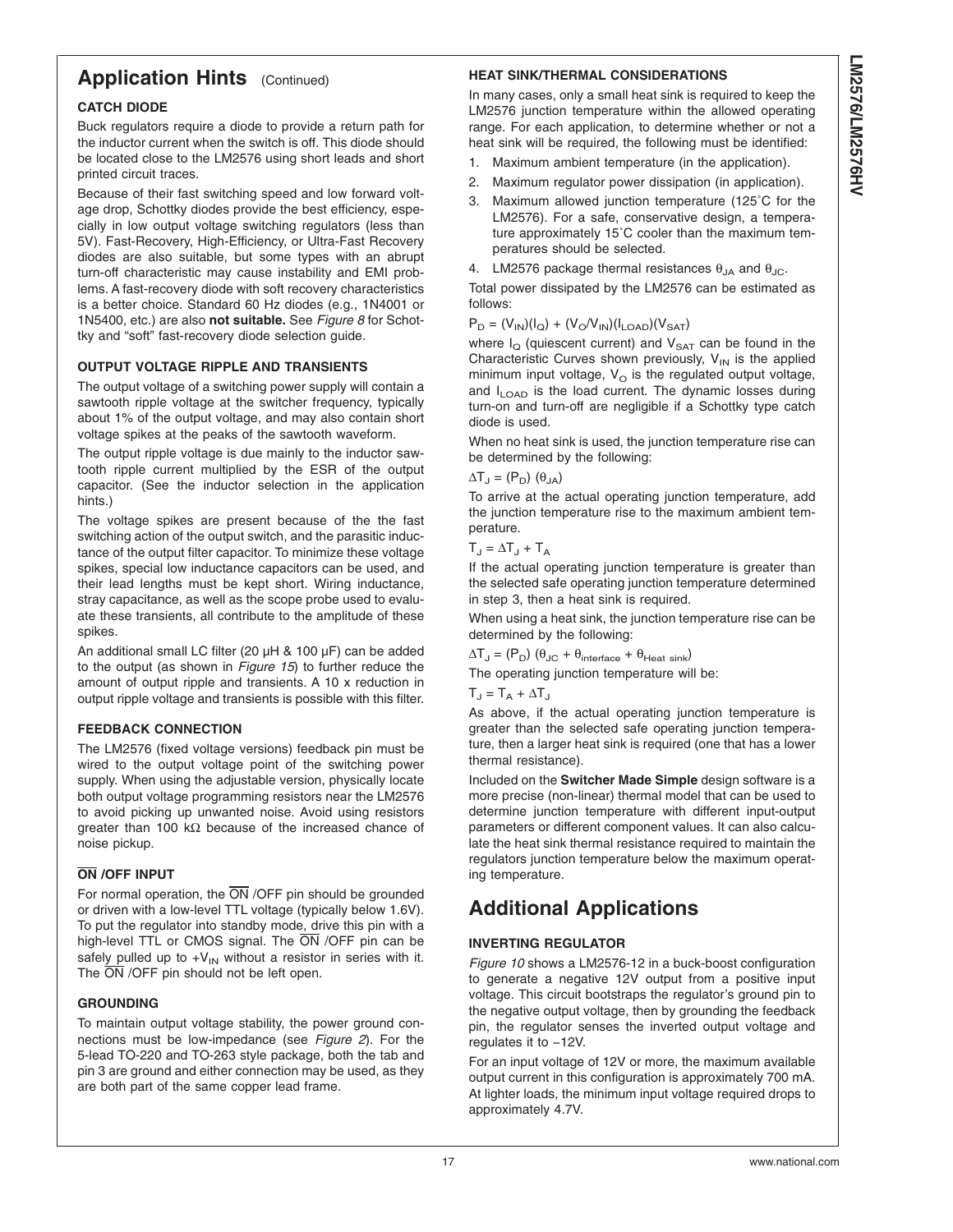# <span id="page-18-0"></span>**Additional Applications** (Continued)

The switch currents in this buck-boost configuration are higher than in the standard buck-mode design, thus lowering the available output current. Also, the start-up input current of the buck-boost converter is higher than the standard buck-mode regulator, and this may overload an input power source with a current limit less than 5A. Using a delayed turn-on or an undervoltage lockout circuit (described in the next section) would allow the input voltage to rise to a high enough level before the switcher would be allowed to turn on.

Because of the structural differences between the buck and the buck-boost regulator topologies, the buck regulator design procedure section can not be used to to select the inductor or the output capacitor. The recommended range of inductor values for the buck-boost design is between 68 µH and 220 µH, and the output capacitor values must be larger than what is normally required for buck designs. Low input voltages or high output currents require a large value output capacitor (in the thousands of micro Farads).

The peak inductor current, which is the same as the peak switch current, can be calculated from the following formula:

$$
I_p \approx \frac{I_{\text{LOAD}}\left(V_{\text{IN}} + |V_{\text{O}}|\right)}{V_{\text{IN}}} + \frac{V_{\text{IN}}\left|V_{\text{O}}\right|}{V_{\text{IN}}+|V_{\text{O}}|} \times \frac{1}{2L_1\,f_{\text{osc}}}
$$

Where  $f_{\rm osc} = 52$  kHz. Under normal continuous inductor current operating conditions, the minimum  $V_{IN}$  represents the worst case. Select an inductor that is rated for the peak current anticipated.



**FIGURE 10. Inverting Buck-Boost Develops −12V**

Also, the maximum voltage appearing across the regulator is the absolute sum of the input and output voltage. For a −12V output, the maximum input voltage for the LM2576 is +28V, or +48V for the LM2576HV.

The *Switchers Made Simple* (version 3.0) design software can be used to determine the feasibility of regulator designs using different topologies, different input-output parameters, different components, etc.

## **NEGATIVE BOOST REGULATOR**

Another variation on the buck-boost topology is the negative boost configuration. The circuit in *Figure 11* accepts an input voltage ranging from −5V to −12V and provides a regulated −12V output. Input voltages greater than −12V will cause the output to rise above −12V, but will not damage the regulator.



#### **FIGURE 11. Negative Boost**

Because of the boosting function of this type of regulator, the switch current is relatively high, especially at low input voltages. Output load current limitations are a result of the maximum current rating of the switch. Also, boost regulators can not provide current limiting load protection in the event of a shorted load, so some other means (such as a fuse) may be necessary.

## **UNDERVOLTAGE LOCKOUT**

In some applications it is desirable to keep the regulator off until the input voltage reaches a certain threshold. An undervoltage lockout circuit which accomplishes this task is shown in *Figure 12*, while *[Figure 13](#page-19-0)* shows the same circuit applied to a buck-boost configuration. These circuits keep the regulator off until the input voltage reaches a predetermined level.

$$
V_{\text{TH}} \approx V_{Z1} + 2V_{\text{BE}}(Q1)
$$



**Note:** Complete circuit not shown.

**FIGURE 12. Undervoltage Lockout for Buck Circuit**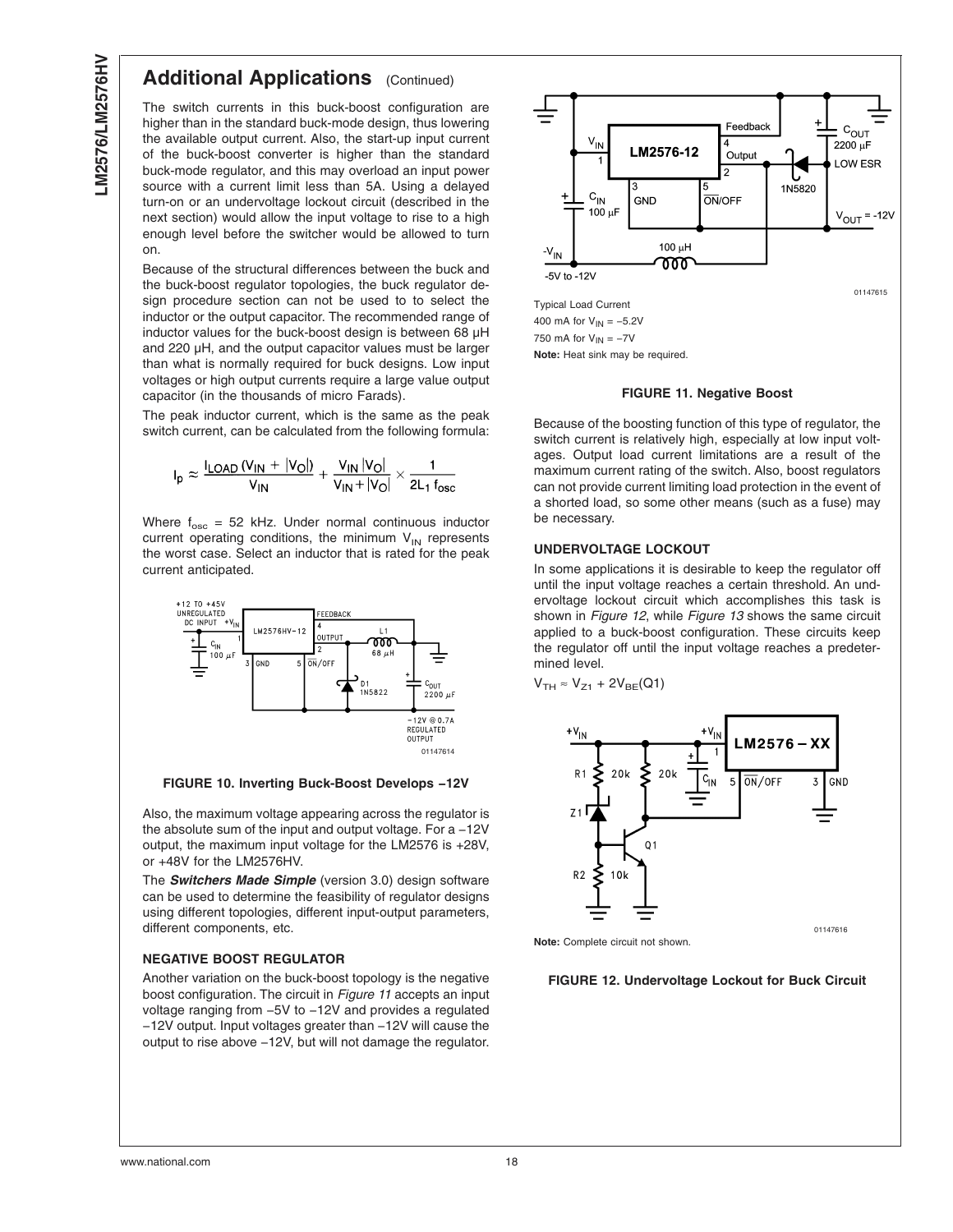# <span id="page-19-0"></span>**Additional Applications** (Continued)



**Note:** Complete circuit not shown (see *[Figure 10](#page-18-0)*).

#### **FIGURE 13. Undervoltage Lockout for Buck-Boost Circuit**

## **DELAYED STARTUP**

The  $\overline{ON}$  /OFF pin can be used to provide a delayed startup feature as shown in *Figure 14*. With an input voltage of 20V and for the part values shown, the circuit provides approximately 10 ms of delay time before the circuit begins switch-

ing. Increasing the RC time constant can provide longer delay times. But excessively large RC time constants can cause problems with input voltages that are high in 60 Hz or 120 Hz ripple, by coupling the ripple into the  $\overline{ON}$  /OFF pin.

### **ADJUSTABLE OUTPUT, LOW-RIPPLE POWER SUPPLY**

A 3A power supply that features an adjustable output voltage is shown in *Figure 15*. An additional L-C filter that reduces the output ripple by a factor of 10 or more is included in this circuit.



**Note:** Complete circuit not shown.

#### **FIGURE 14. Delayed Startup**





# **Definition of Terms**

## **BUCK REGULATOR**

A switching regulator topology in which a higher voltage is converted to a lower voltage. Also known as a step-down switching regulator.

## **BUCK-BOOST REGULATOR**

A switching regulator topology in which a positive voltage is converted to a negative voltage without a transformer.

## **DUTY CYCLE (D)**

Ratio of the output switch's on-time to the oscillator period.

$$
\frac{t_{ON}}{T} = \frac{V_{OUT}}{V_{IN}}
$$

for buck-boost regulator D

$$
\frac{2N}{T} = \frac{|V_O|}{|V_O| + V_{IN}}
$$

## **CATCH DIODE OR CURRENT STEERING DIODE**

The diode which provides a return path for the load current when the LM2576 switch is OFF.

 $D =$ 

## **EFFICIENCY (**η**)**

The proportion of input power actually delivered to the load.

$$
\eta = \frac{P_{OUT}}{P_{IN}} = \frac{P_{OUT}}{P_{OUT} + P_{LOSS}}
$$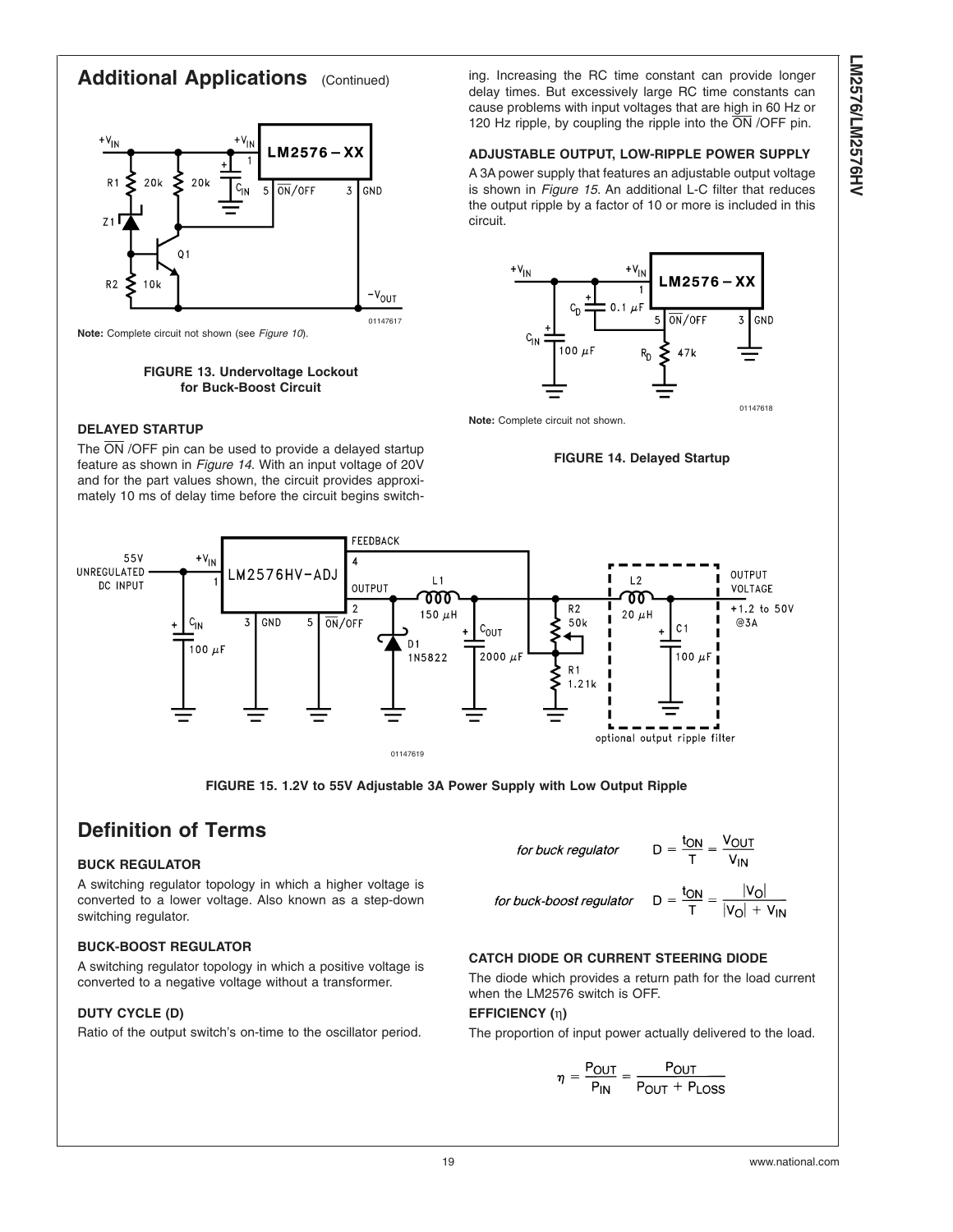# **Definition of Terms** (Continued)

### **CAPACITOR EQUIVALENT SERIES RESISTANCE (ESR)**

The purely resistive component of a real capacitor's impedance (see *Figure 16*). It causes power loss resulting in capacitor heating, which directly affects the capacitor's operating lifetime. When used as a switching regulator output filter, higher ESR values result in higher output ripple voltages.



#### **FIGURE 16. Simple Model of a Real Capacitor**

Most standard aluminum electrolytic capacitors in the 100 µF–1000 µF range have 0.5Ω to 0.1Ω ESR. Highergrade capacitors ("low-ESR", "high-frequency", or "lowinductance") in the 100  $\mu$ F-1000  $\mu$ F range generally have ESR of less than 0.15Ω.

#### **EQUIVALENT SERIES INDUCTANCE (ESL)**

The pure inductance component of a capacitor (see *Figure 16*). The amount of inductance is determined to a large extent on the capacitor's construction. In a buck regulator, this unwanted inductance causes voltage spikes to appear on the output.

#### **OUTPUT RIPPLE VOLTAGE**

The AC component of the switching regulator's output voltage. It is usually dominated by the output capacitor's ESR multiplied by the inductor's ripple current  $(\Delta I_{IND})$ . The peakto-peak value of this sawtooth ripple current can be determined by reading the Inductor Ripple Current section of the Application hints.

#### **CAPACITOR RIPPLE CURRENT**

RMS value of the maximum allowable alternating current at which a capacitor can be operated continuously at a specified temperature.

#### **STANDBY QUIESCENT CURRENT (ISTBY)**

Supply current required by the LM2576 when in the standby mode  $\overline{ON}$  /OFF pin is driven to TTL-high voltage, thus turning the output switch OFF).

#### **INDUCTOR RIPPLE CURRENT (∆I<sub>IND</sub>)**

The peak-to-peak value of the inductor current waveform, typically a sawtooth waveform when the regulator is operating in the continuous mode (vs. discontinuous mode).

#### **CONTINUOUS/DISCONTINUOUS MODE OPERATION**

Relates to the inductor current. In the continuous mode, the inductor current is always flowing and never drops to zero, vs. the discontinuous mode, where the inductor current drops to zero for a period of time in the normal switching cycle.

#### **INDUCTOR SATURATION**

The condition which exists when an inductor cannot hold any more magnetic flux. When an inductor saturates, the inductor appears less inductive and the resistive component dominates. Inductor current is then limited only by the DC resistance of the wire and the available source current.

#### **OPERATING VOLT MICROSECOND CONSTANT (E\*Top)**

The product (in Volt•µs) of the voltage applied to the inductor and the time the voltage is applied. This  $E\bullet T_{op}$  constant is a measure of the energy handling capability of an inductor and is dependent upon the type of core, the core area, the number of turns, and the duty cycle.



**Note 15:** (XX indicates output voltage option. See ordering information table for complete part number.)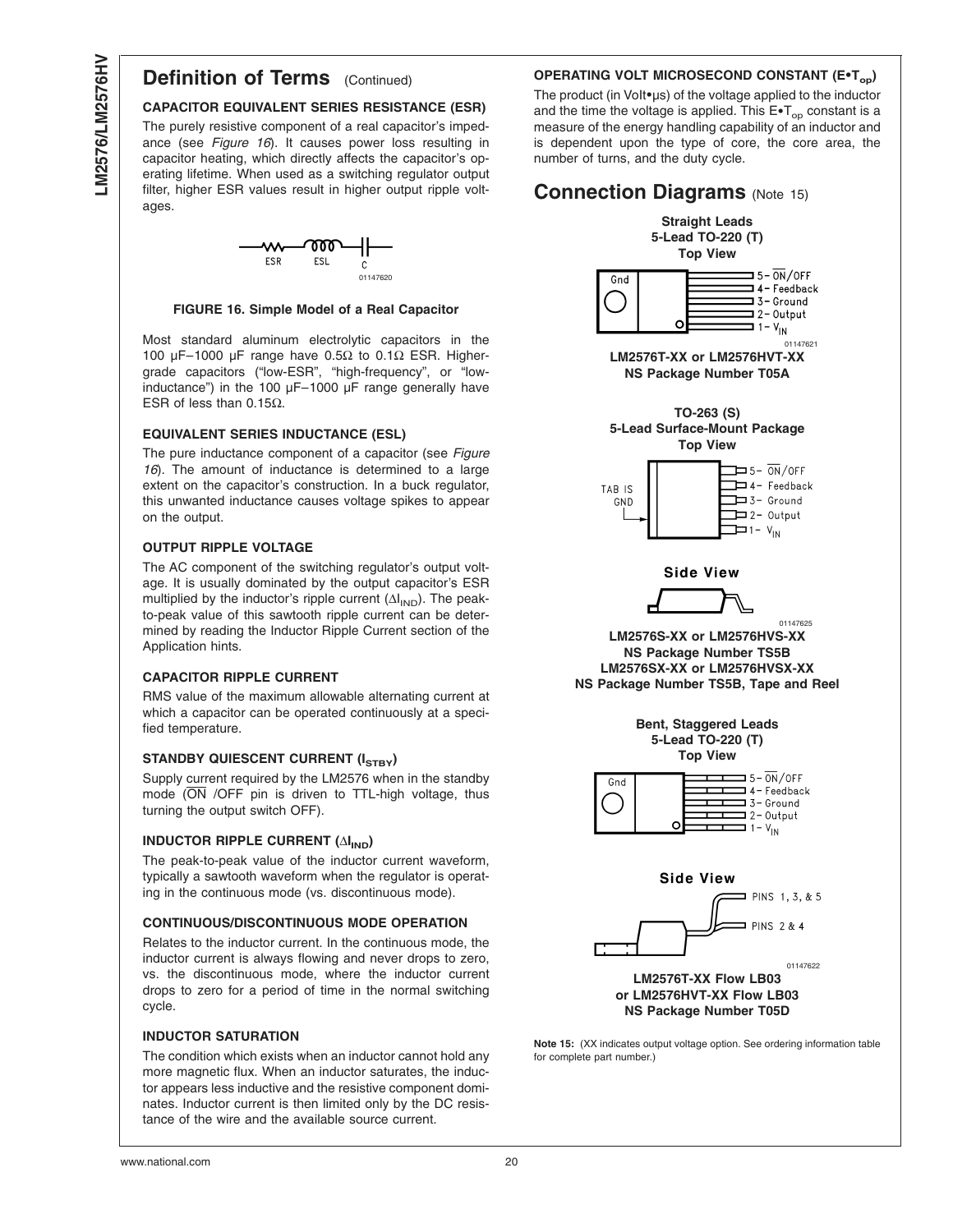

unless otherwise noted

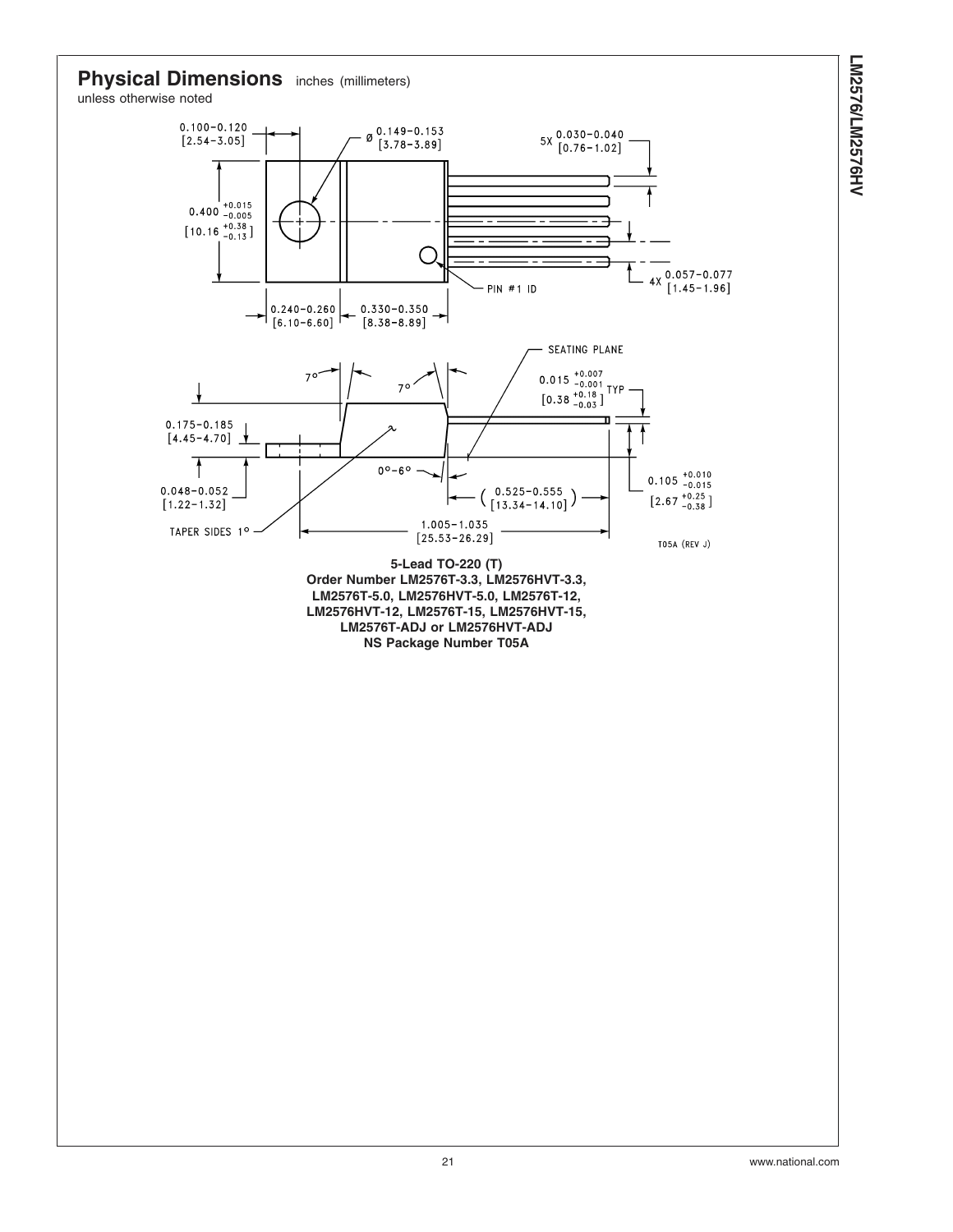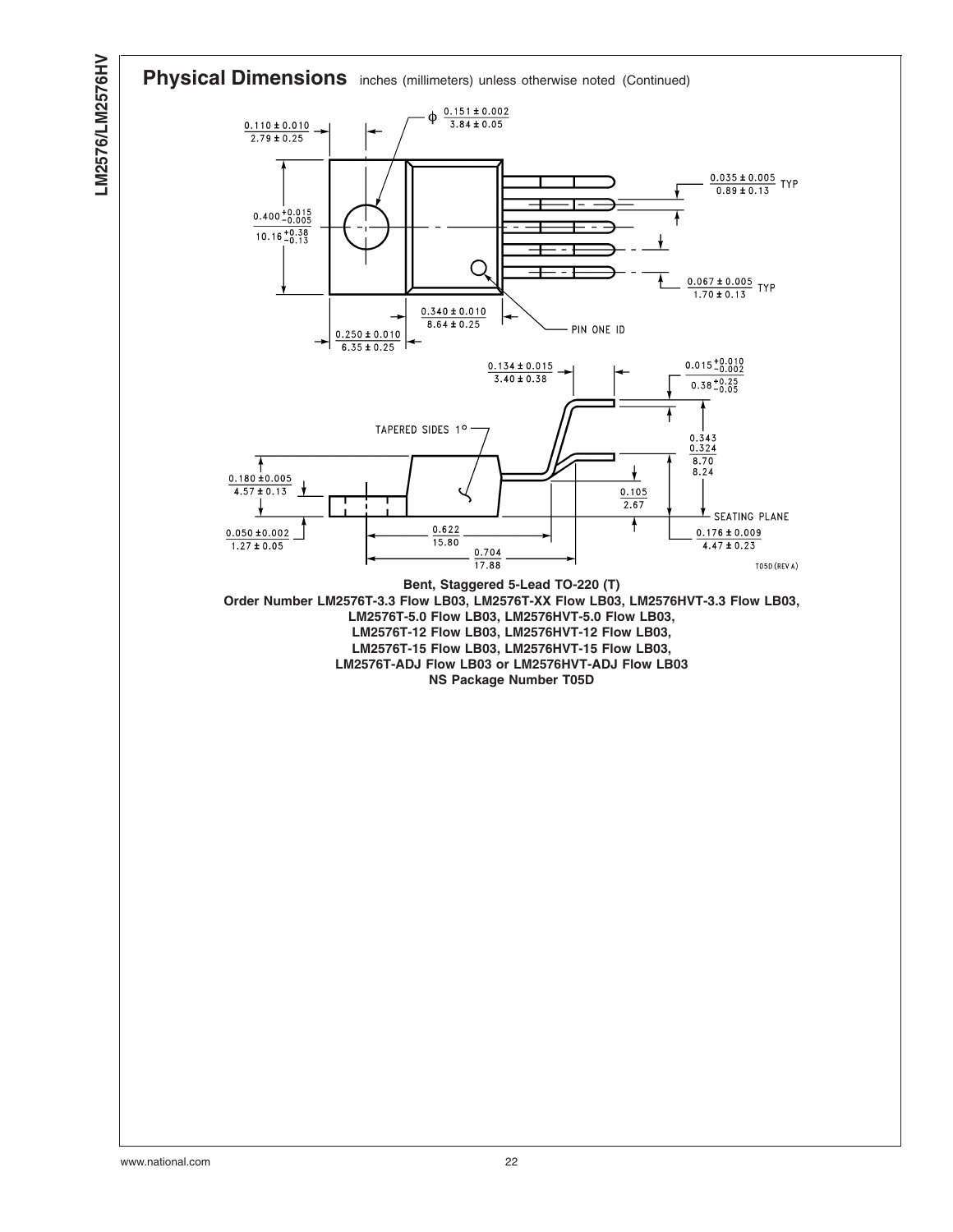